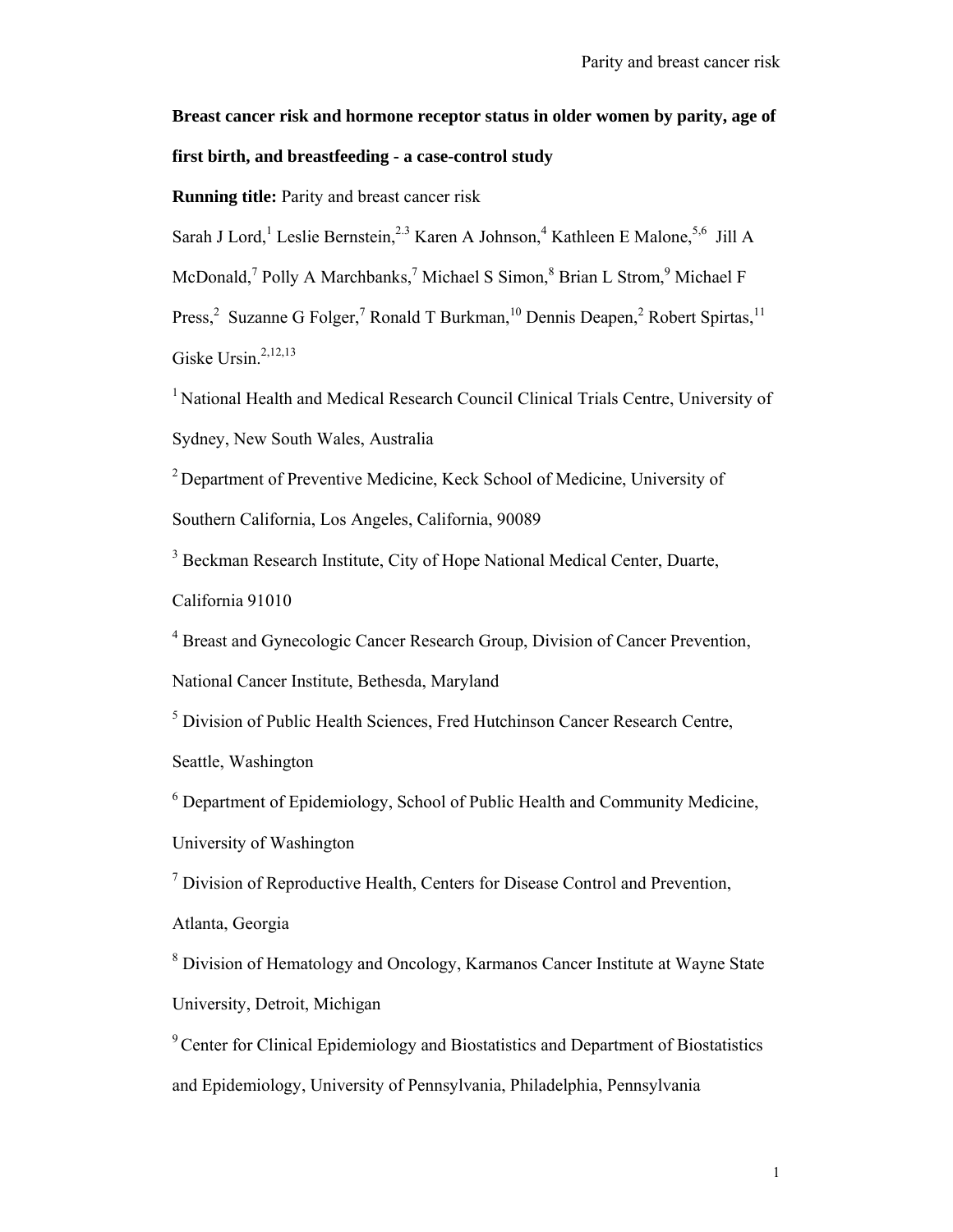<sup>10</sup> Department of Obstetrics and Gynecology, Tufts University School of Medicine, Baystate Medical Center, Springfield, Massachusetts

<sup>11</sup> Contraceptive and Reproductive Health Branch, Center for Population Research, National Institute of Child Health and Development, Bethesda, Maryland (retired) <sup>12</sup> Institute of Basic Medical Sciences, Department of Nutrition, University of Oslo, Oslo, Norway

The findings and conclusions in this report are those of the authors and do not necessarily represent the views of the Centers for Disease Control and Prevention.

<sup>13</sup> To whom correspondence should be addressed:

Giske Ursin, MD, PhD

Associate Professor

Department of Preventive Medicine

University of Southern California Keck School of Medicine

Norris Comprehensive Cancer Center

1441 Eastlake Ave #4407

Los Angeles, CA 90089

Ph: 323 865 0423

Fax: 323 865 0142

email: gursin@usc.edu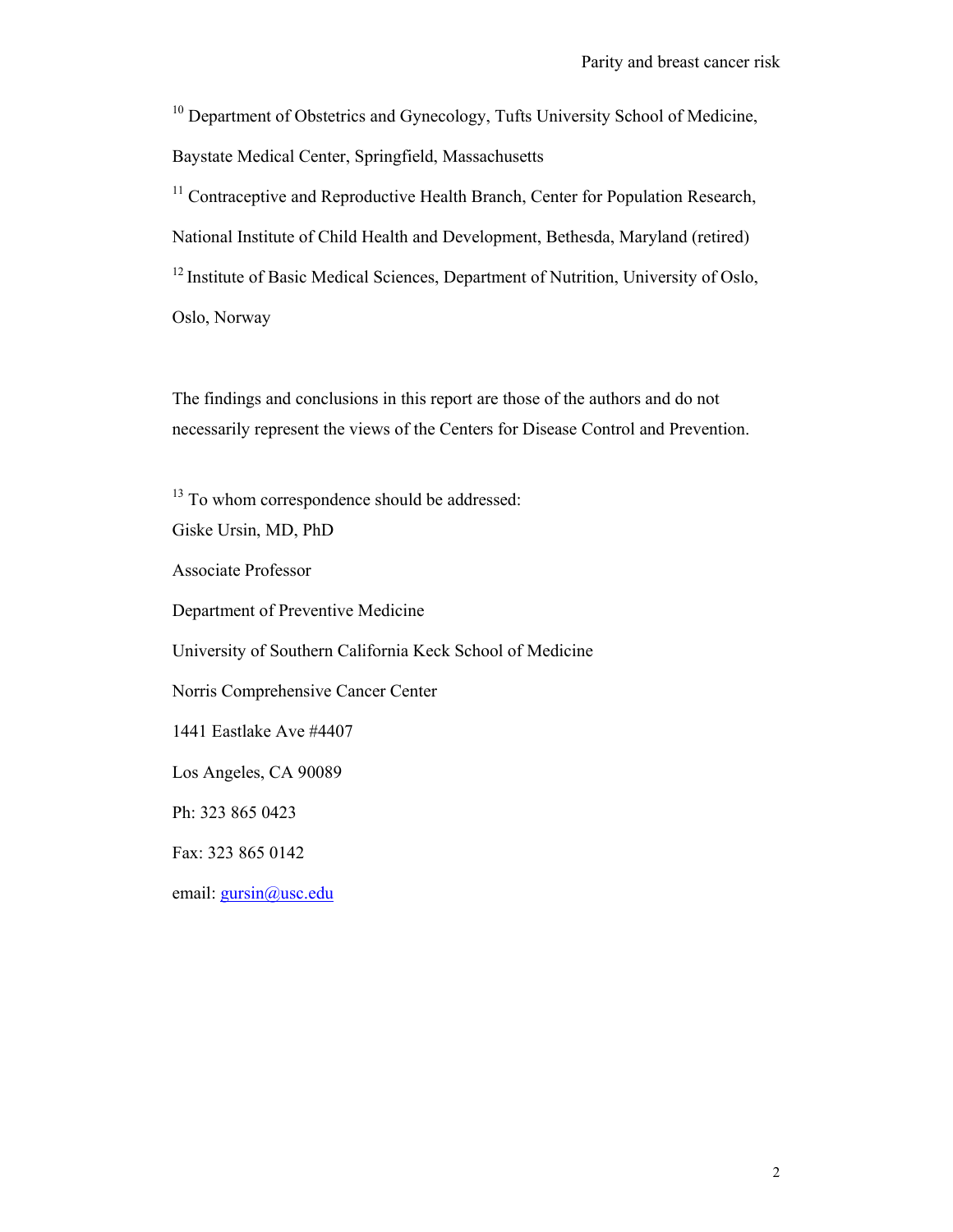### **ACKNOWLEDGEMENT**

The Women's CARE Study was funded by the National Institute of Child Health and Human Development, with additional support from the National Cancer Institute, through contracts with Emory University (N01-HD-3-3168), Fred Hutchinson Cancer Research Center (N01-HD-2-3166), Karmanos Cancer Institute at Wayne State University (N01-HD-3-3174), University of Pennsylvania (NO1-HD-3-3276) and University of Southern California (N01-HD-3-3175) and through an interagency agreement with the Centers for Disease Control and Prevention (Y01-HD-7022). The Centers for Disease Control and Prevention contributed additional staff and computer support. General support through SEER contract numbers N01-PC-67006 (Atlanta), N01-CN-65064 (Detroit), N01-PC-67010 (Los Angeles), and N01-CN-0532 (Seattle) is also acknowledged. The collection of cancer incidence data in California used in this publication (University of Southern California Los Angeles County portion of the Women's CARE Study) was also supported by the California Department of Health Services as part of the statewide cancer reporting program mandated by the California Health and Safety Code Section 103885. The findings and conclusions in this report are those of the authors and do not necessarily represent the views of the Centers for Disease Control and Prevention or endorsement by the State of California, Department of Health Services.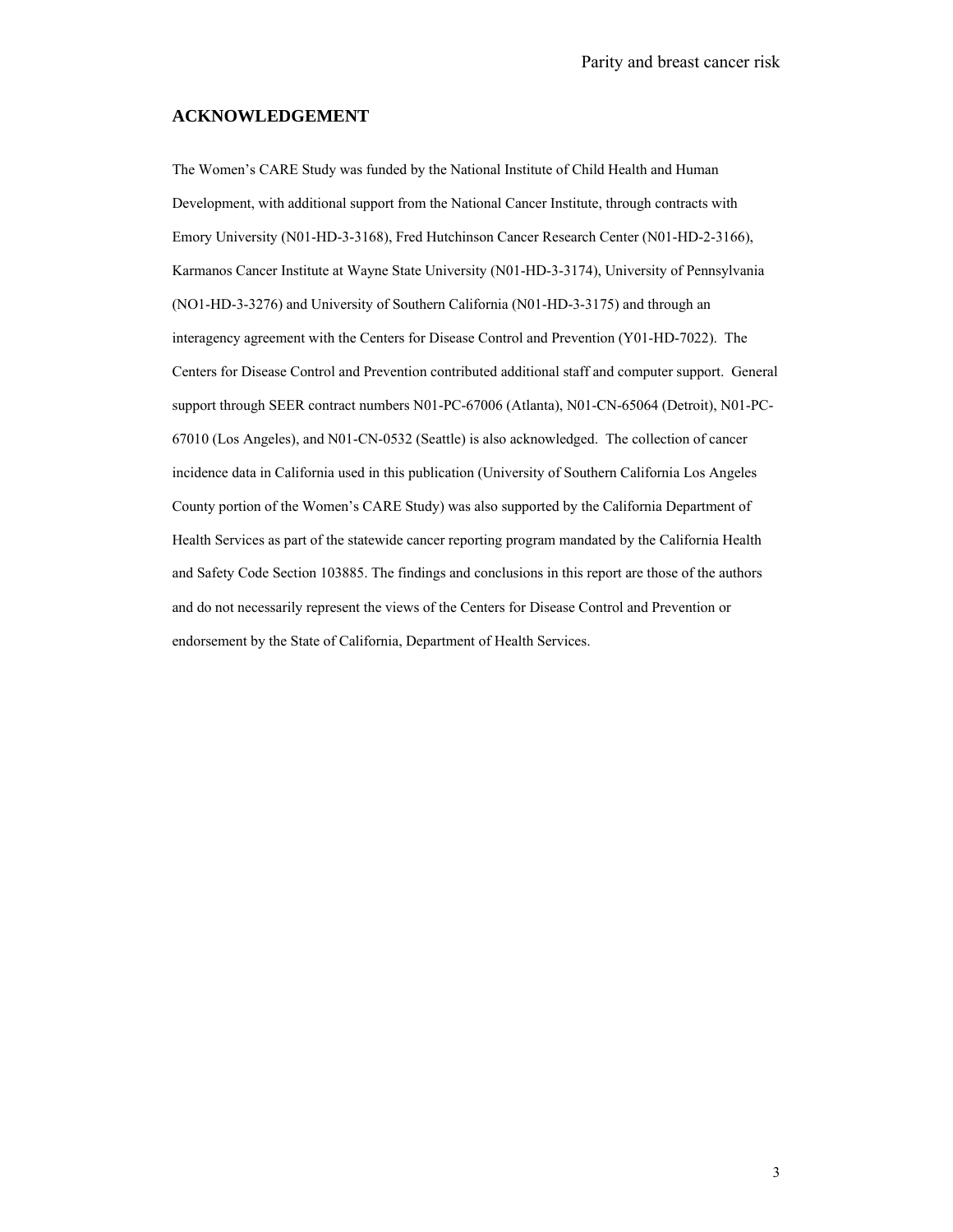### **Abstract**

**Background:** Early age at first birth and multiparity reduce the risk of estrogen receptor and progesterone receptor (ERPR) positive breast cancer, whereas breastfeeding reduces the risk of both ERPR-positive and ERPR-negative cancers.

**Methods:** We used multivariable logistic regression analysis to investigate whether age at first birth  $\left\langle \frac{\langle \rangle}{25} \right\rangle$  years) and breastfeeding (ever/never) modify the long-term effect of parity on risk of ERPR-positive and ERPR-negative cancer using 1457 incident breast cancer cases and 1455 controls aged  $\geq$  55 years who participated in the Women's Contraceptive and Reproductive Experiences Study.

**Results:** Women who gave birth before age 25 years had a 36% reduced risk of breast cancer compared to nulligravida that was not observed for women who started their families at an older age (*P* heterogeneity=0.0007). This protective effect was restricted to ERPR-positive breast cancer (*P* heterogeneity=0.004). Late age at first birth increased the risk of ERPR-negative cancers.

Additional births reduced the risk of ERPR-positive cancers among women with an early first birth (*P* trend=0.0001) and among women who breastfed (*P* trend=0.004), but not among older mothers or those who never breastfed. In women with a late first birth who never breastfed, multiparity was associated with increased risk of breast cancer.

**Conclusions:** These findings suggest that the effect of parity on a woman's long-term risk of breast cancer is modified by age at first full-term pregnancy and possibly by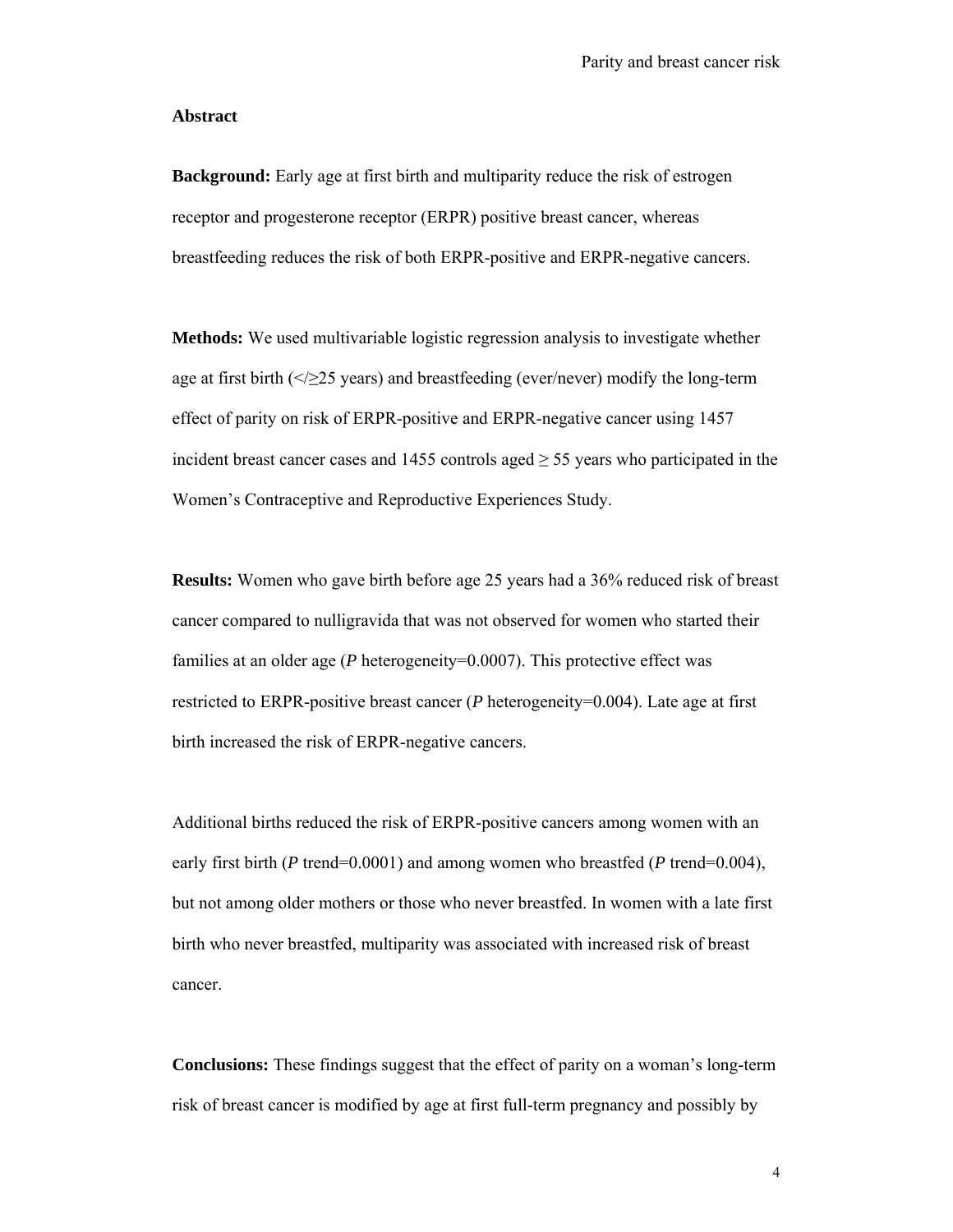Parity and breast cancer risk

breastfeeding.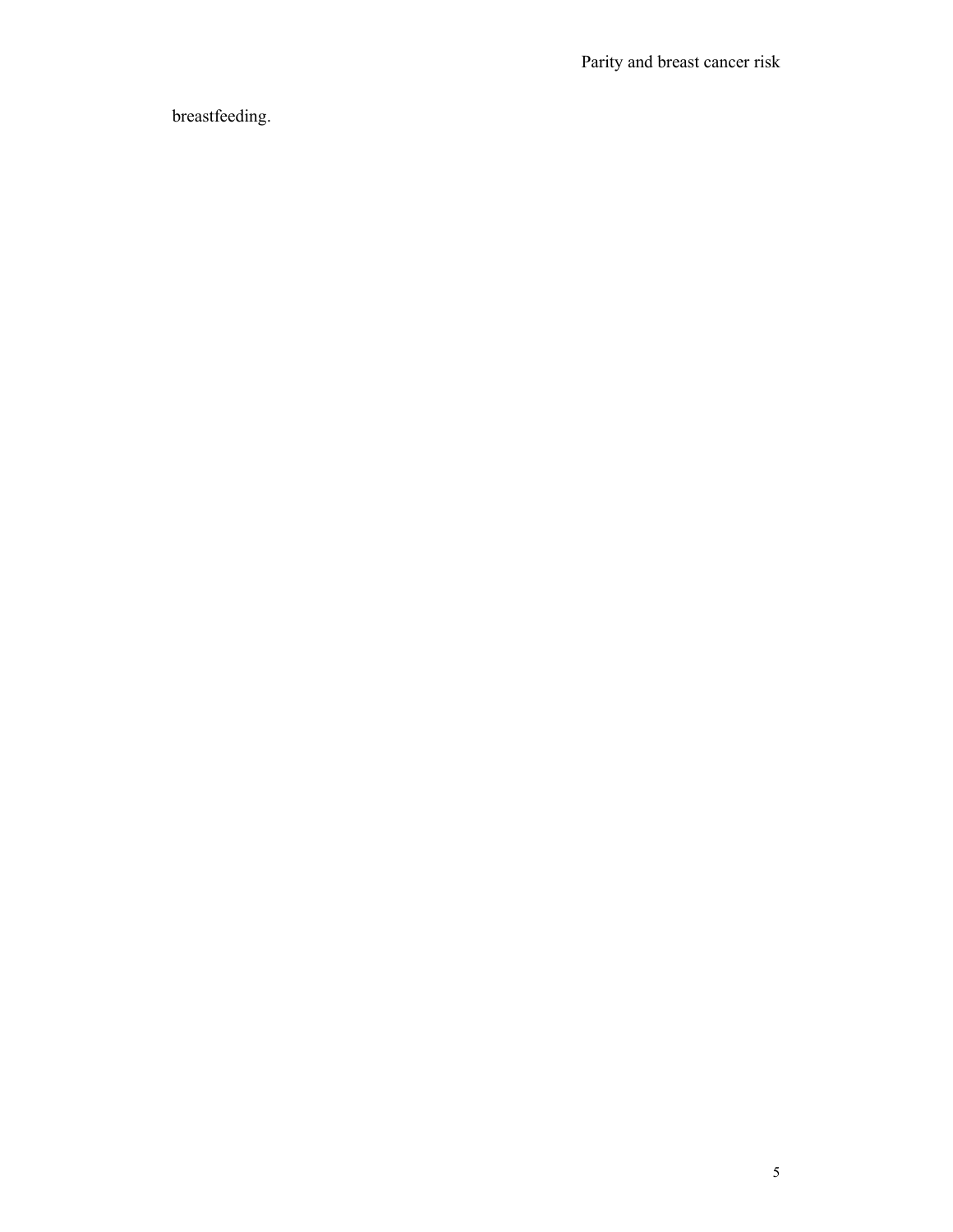### **Introduction**

Epidemiological studies have provided consistent evidence that reproductive factors are associated with breast cancer risk. Some of these associations vary depending on the hormone-receptor status of the tumor. A recent systematic review (1) and metaanalysis (2) reported that parity and young age at first birth decrease the risk of estrogen receptor-progesterone receptor (ERPR) positive tumors, but do not impact the risk of ERPR-negative tumors. The meta-analysis also found that breastfeeding protects against both receptor positive and negative tumors (2). We have previously reported similar findings from the Women's Contraceptive and Reproductive Experiences (CARE) Study (3).

One area of uncertainty is whether age at first birth or breastfeeding modifies the effect of parity on the long term risk of ERPR-positive and ERPR-negative breast cancer. In the United States, mean age at first birth has continued to rise from 21.4 years in 1970 to 24.9 years in 2000 (4). It is not clear whether the protective effect of parity on ERPR-positive tumors is as strong in women who start their families later, at age 25 years or thereafter. Further, it is unknown what the combined effect of breastfeeding and parity is in this group of women with later first birth.

Since the immediate impact of a full-term pregnancy is a transient increase in breast cancer risk that may last as many as 10 to 15 years following the pregnancy (5,6) and older women have a higher proportion of ERPR-positive tumors than younger women (7), the long term effect of parity on the ERPR status of breast cancer may be optimally examined in women diagnosed with breast cancer at least 15 years after child-bearing age. Thus, in the present study, we investigated associations between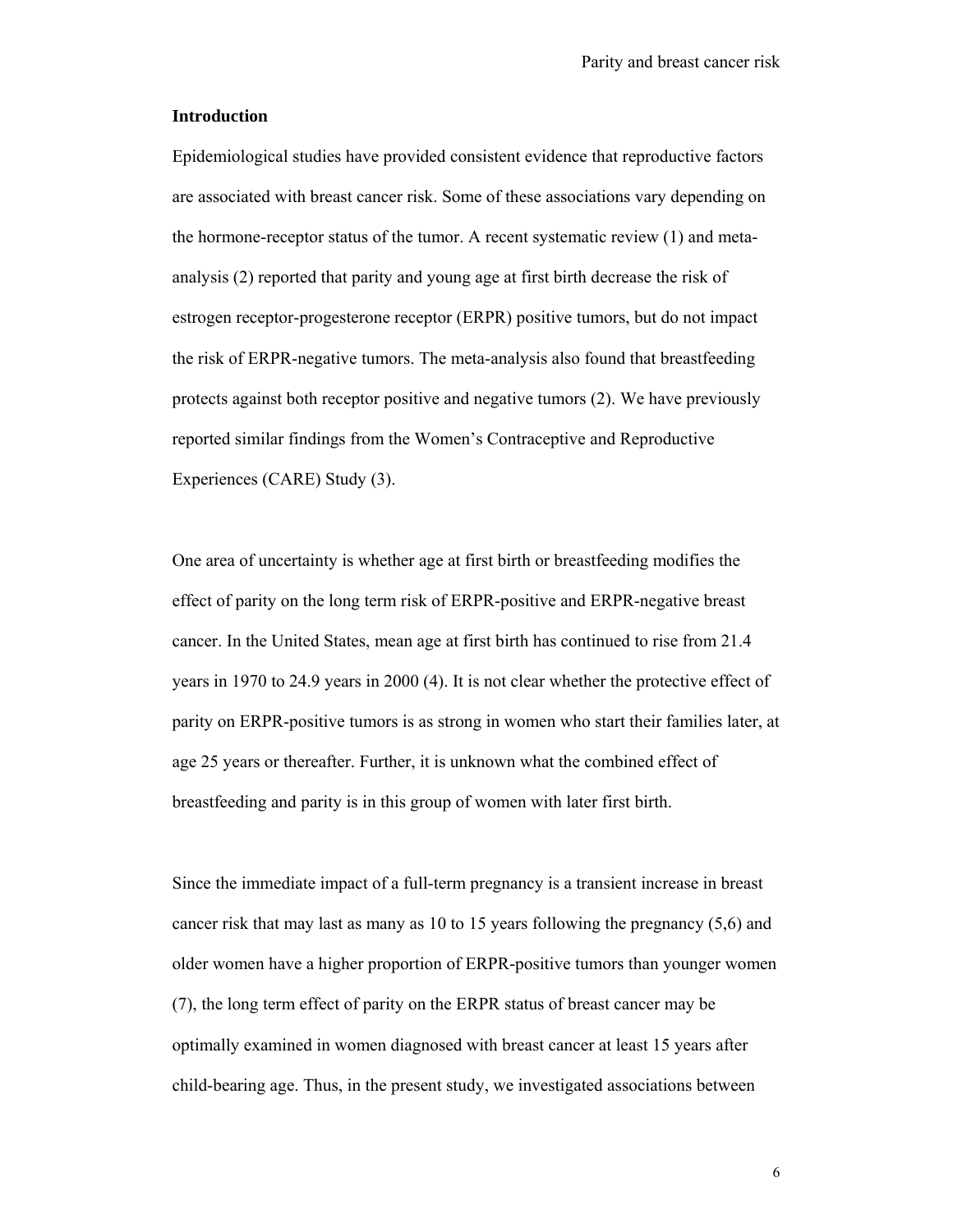parity, age at first full-term pregnancy and breastfeeding on the risk of ERPR-positive and ERPR-negative breast cancer among women 55-64 years of age enrolled in the Women's CARE Study.

# **Methods**

The Women's CARE Study is a population-based case-control study designed to examine risk factors for breast cancer among White and African-American women aged 35 to 64 years in five United States (US) regions (Atlanta, Seattle, Detroit, Philadelphia, and Los Angeles). Study methods have been described in detail previously (8).

# **Case patients**

Case patients were US-born, English-speaking women first diagnosed with a primary invasive breast cancer between July 1994 and April 1998. Case patients were identified by the Surveillance, Epidemiology, and End Results (SEER) cancer registries in Atlanta, Seattle, Detroit and Los Angeles, or from hospitals in Philadelphia. African-American women and younger White women were oversampled to provide approximately equal numbers of women in each five-year age category from 35 to 64 years and to maximize the number of African-American participants. Of the 5,982 eligible case patients, 4,575 (76.5%), were interviewed (2,953 Whites and 1,622 African-Americans).

## **Control subjects**

Control subjects were US-born, English-speaking women identified through random digit dialing (RDD); those eligible had no prior diagnosis of invasive or *in situ* breast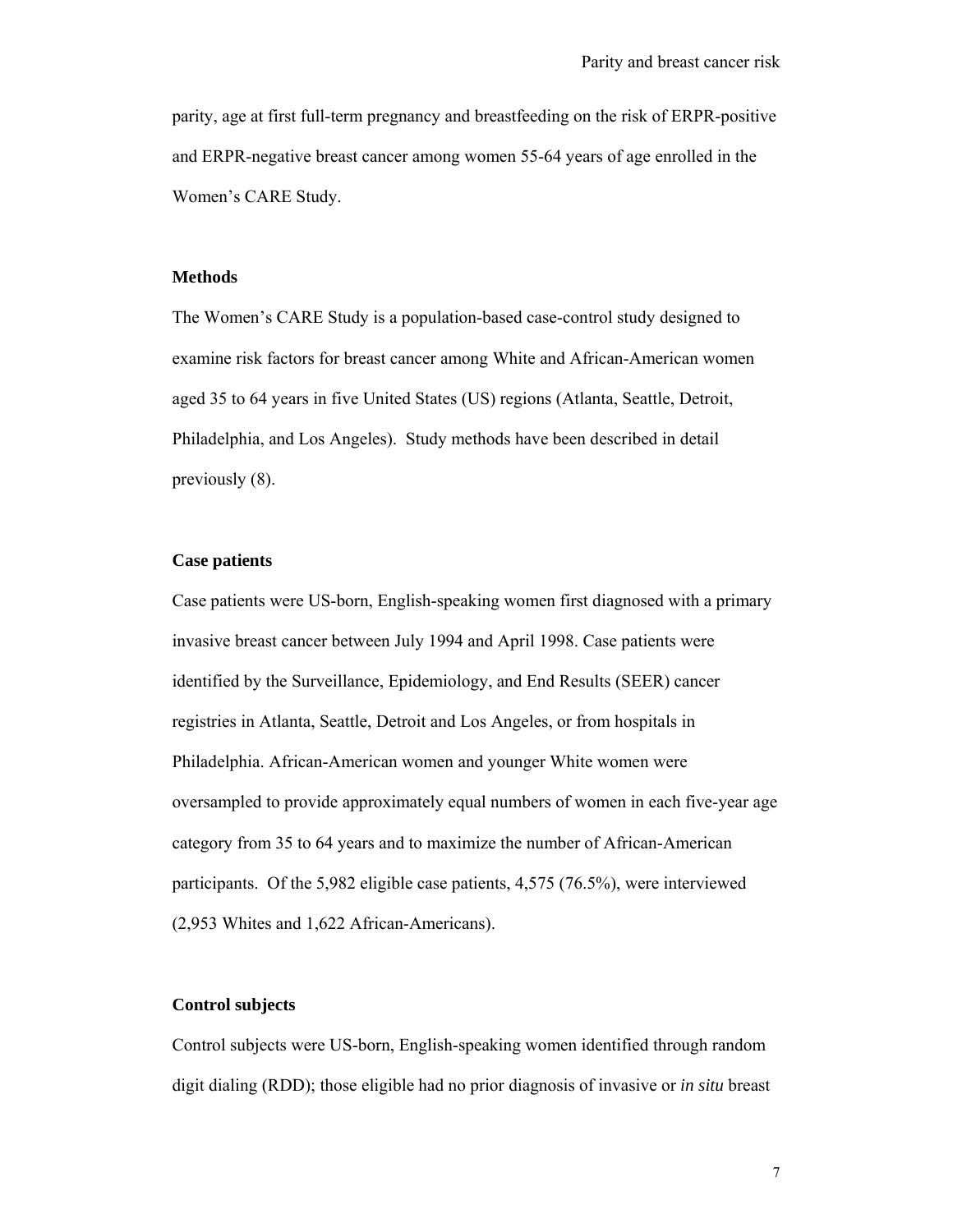cancer. Control subjects were randomly selected from the pool of RDD screened women and were frequency matched to case patients by study region, race, and fiveyear age group. Approximately 82% of residential households called were successfully screened. Of the 5,956 eligible women selected as control subjects, 4,682 (78.6%) were interviewed (3,021 Whites and 1,611 African-Americans).

# **Data collection**

All participants were interviewed in person by trained interviewers who used a structured questionnaire. Interview questions covered demographics, reproductive and breastfeeding history, medical history including body mass index (BMI) and use of postmenopausal hormones (PMH), family history of cancer and lifestyle factors. We established a reference date for each participant, the date of breast cancer diagnosis for case patients and the date on which the RDD screening questionnaire was administered by telephone for control subjects. Interview information was collected up to each woman's reference date.

ER and PR status of case patients was recorded by each study center. Overall, 3837 (83.9%) cases had ER and PR status data available (range: Detroit 72.2%, Seattle 93.6%).

## **Data analyses**

We conducted all analyses in three different patient groups: i) all cases combined; ii) ERPR-positive cases; and iii) ERPR-negative cases. We restricted these analyses to women aged 55 years or older and excluded 7 women (3 cases and 4 controls) who did not provide complete information on pregnancy or breastfeeding history and one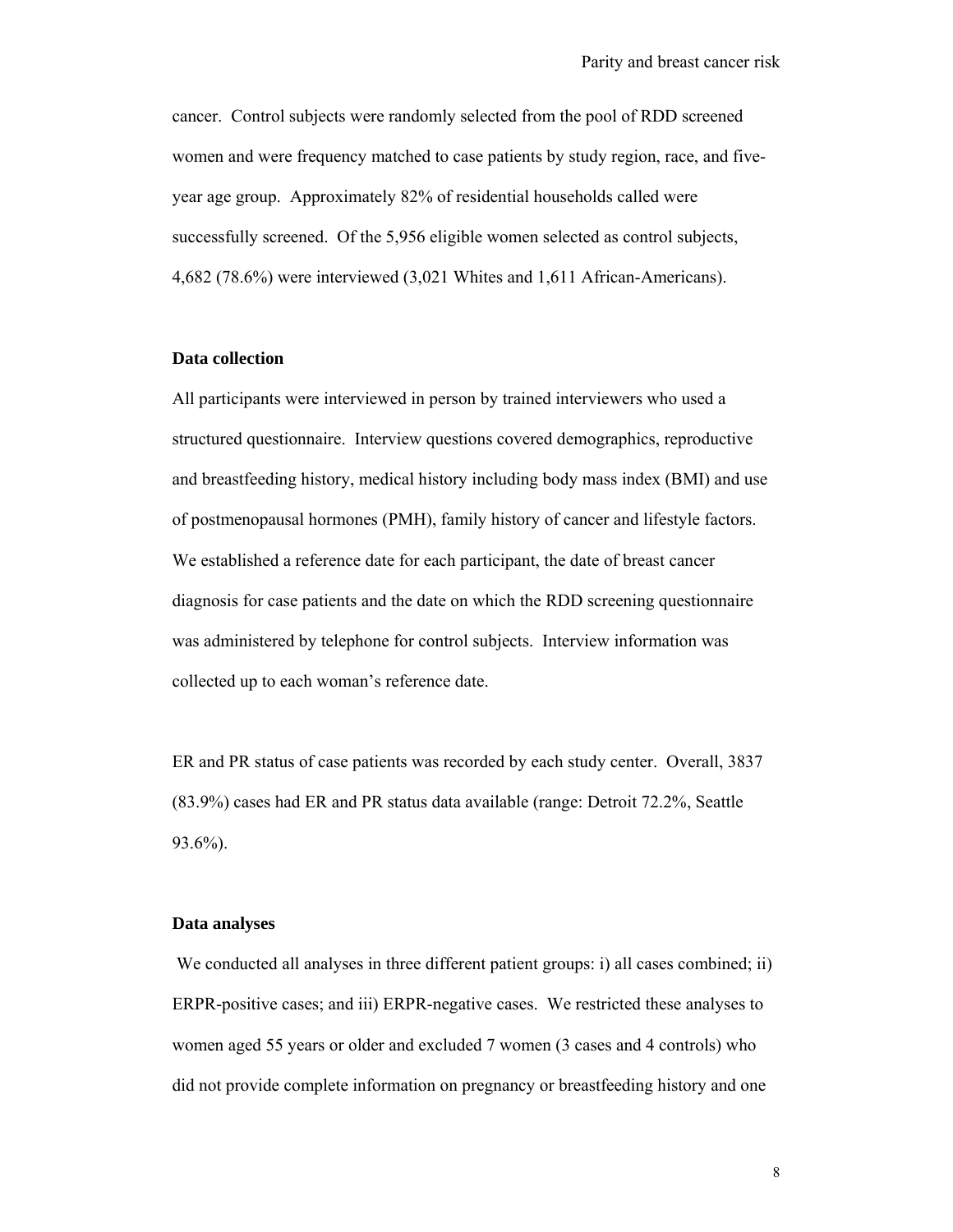case patient who had never menstruated. We considered any pregnancy lasting more than 26 weeks as a full-term pregnancy and excluded 84 women (41 cases and 43 controls) who had only experienced short-term pregnancies because they do not share the same risk profile as nulligravid or parous women (9), leaving 1457 case patients and 1455 control subjects for our analyses of all cases combined. This combined analysis was conducted to maximize our power to estimate the overall effect of parity and breastfeeding on all tumor types. Case patients without ER or PR status available (258 cases) or a borderline ER or PR status result (24 cases) were excluded from our analysis of associations by ERPR-status. We also excluded case patients with ER+PR- (165 cases), or ER-PR+ tumors (41 cases) from these analyses because these tumors may represent an intermediate risk group and there were too few to examine them separately (10); resulting in a total of 969 case patients for analyses according to ERPR status (708 ERPR-positive cases and 261 ERPR-negative cases).

We recorded a woman's age at first full-term pregnancy as the date of completion of this pregnancy. We also refer to this as 'age at first birth'. Women who ever breastfed for at least one day were classified as having a positive history of breastfeeding.

We compared the distributions of reproductive and demographic characteristics by subject status (ERPR-positive case patients, ERPR-negative case patients and control subjects) using chi square tests. Multivariable polytomous logistic regression was used to calculate odds ratios (ORs) and 95% confidence intervals (CIs) for breast cancer by ERPR-status. In these analyses, we included categorical variables for age (55-59, 60-64 years), race (African American/White), and study center (5 sites). We also adjusted for first degree family history of breast cancer (breast cancer in a mother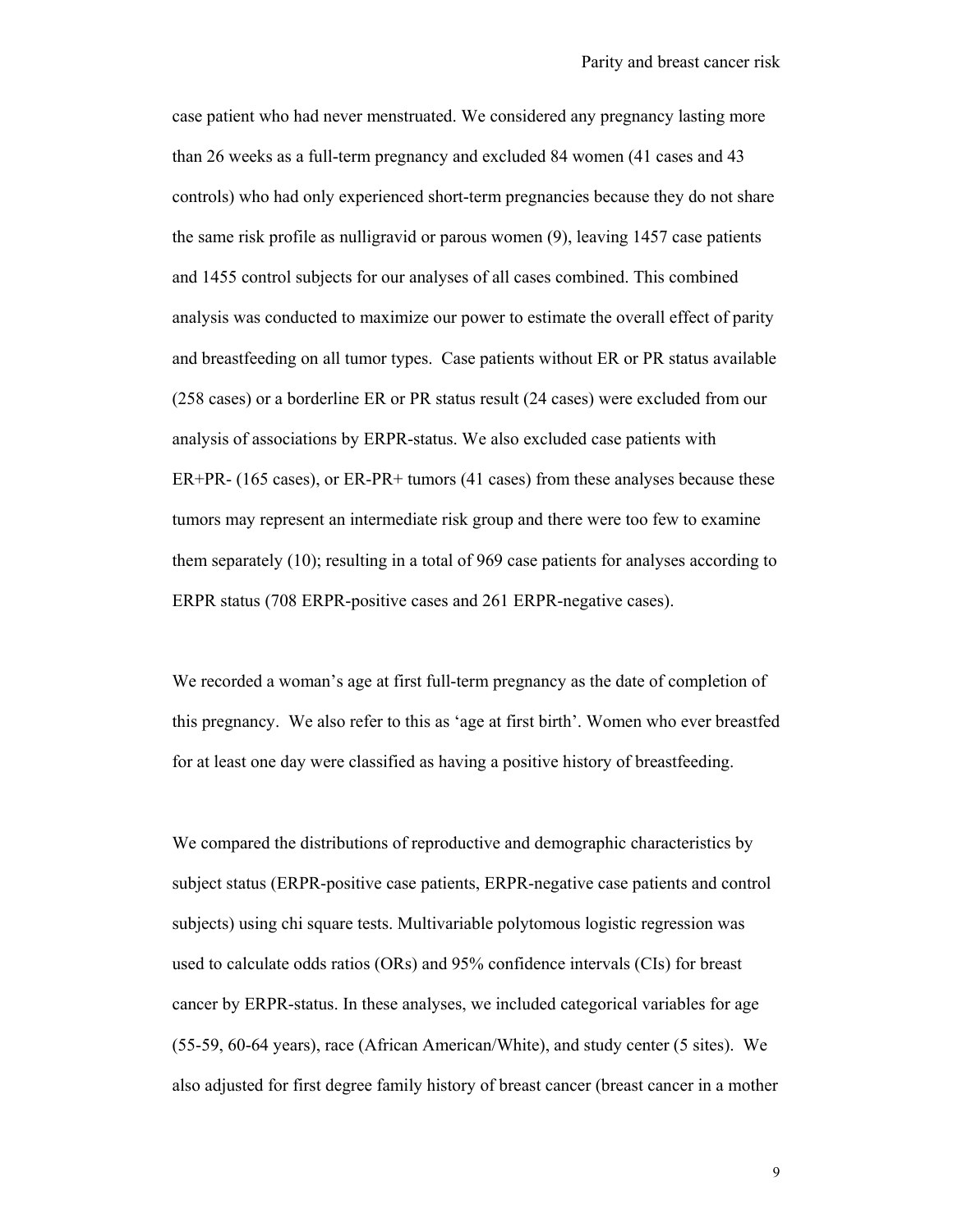or sister: no, yes, unknown or adopted), age at menarche  $(1, 12, 13, 14, 14)$ education (up to high school, technical school/some college, college graduate). Other potential confounders including BMI (weight  $(kg)/\text{height (m)}^2$ ), duration of hormone therapy (estrogen or estrogen plus progestin, never,  $\leq$ 6 months use) and recent use of hormone therapy (never, within 6 months of reference date,  $\geq 6$ months ago) altered point estimates by less than 5% and were not included in the model. In analyses limited to parous women, we also adjusted for age at first full-term pregnancy  $(\leq 19, 20-24, 25-29, \geq 30$  years), ever/never breast feeding and number of full-term pregnancies  $(1, 2, 3, 4+)$  where appropriate.

We assessed the relationship between a full-term pregnancy and risk of breast cancer overall, and then assessed associations between parity, age at first full-term pregnancy, breastfeeding and breast cancer risk, stratified by age at first full-term pregnancy ( $\leq$  25 years,  $\geq$  25 years) and breastfeeding history (ever, never) for all women included in this analysis and then among women with ERPR-positive breast cancer and ERPR-negative breast cancers. We evaluated a model that assessed the three-way interaction of number of births by breast feeding status by age at first birth on breast cancer risk. We do not present the results of this three-way interaction by ERPR tumor status due to the small numbers of ERPR-negative tumors available. The age at first full-term pregnancy cut-points used for stratification were based on previous epidemiological studies which showed reduced risk among women whose first pregnancy occurred before age 25 years (11,12).

We tested for effect modification by age at first full-term pregnancy ( $\leq$   $\geq$  25 years) and breastfeeding history (ever/never) by testing for heterogeneity of the parity estimates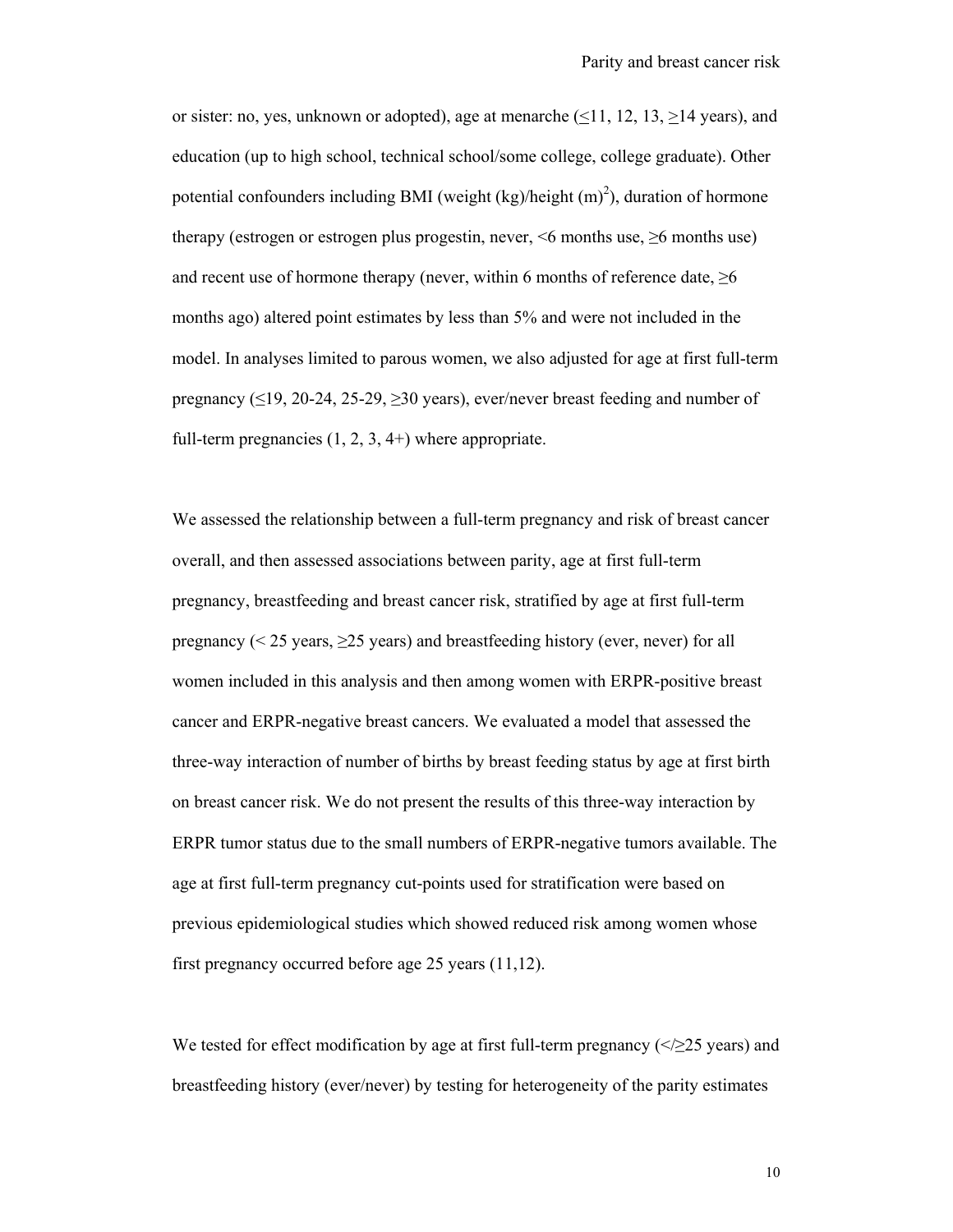across categories of these effect modifiers as follows: We used a likelihood ratio test to compare the fit of a model with a binary variable or a trend variable for parity versus the fit of a model where the parity variable was allowed to vary according to the categories of the effect modifier.

We fitted multivariable unconditional polytomous logistic regression models to evaluate differences in odds ratio estimates for ERPR-positive and ERPR-negative breast cancers (13). We have previously reported findings from the Women's CARE Study that parity and breastfeeding had similar effects on breast cancer risk in White and African American women (9). We also found no apparent differences in the effect of parity and lactation on risk of ERPR-positive and ERPR-negative tumors by race (tests for heterogeneity of parity trends by race for risk of ERPR-positive or ERPRnegative tumors for women aged <25 years or  $\geq$ 25 years at first birth, P>0.15) and therefore we present the results for the races combined.

All *P*-values reported are two-sided. Analyses were performed using the SAS<sup>®</sup> statistical package (Version 9.0, SAS institute, Cary, NC, USA) or EPILOG (Epicenter Software, Pasadena, CA).

## **Results**

The distribution of women classified by race, parity status, number of full-term pregnancies and age at first full-term pregnancy varied between ERPR-positive cases, ERPR-negative cases and control subjects (Table 1).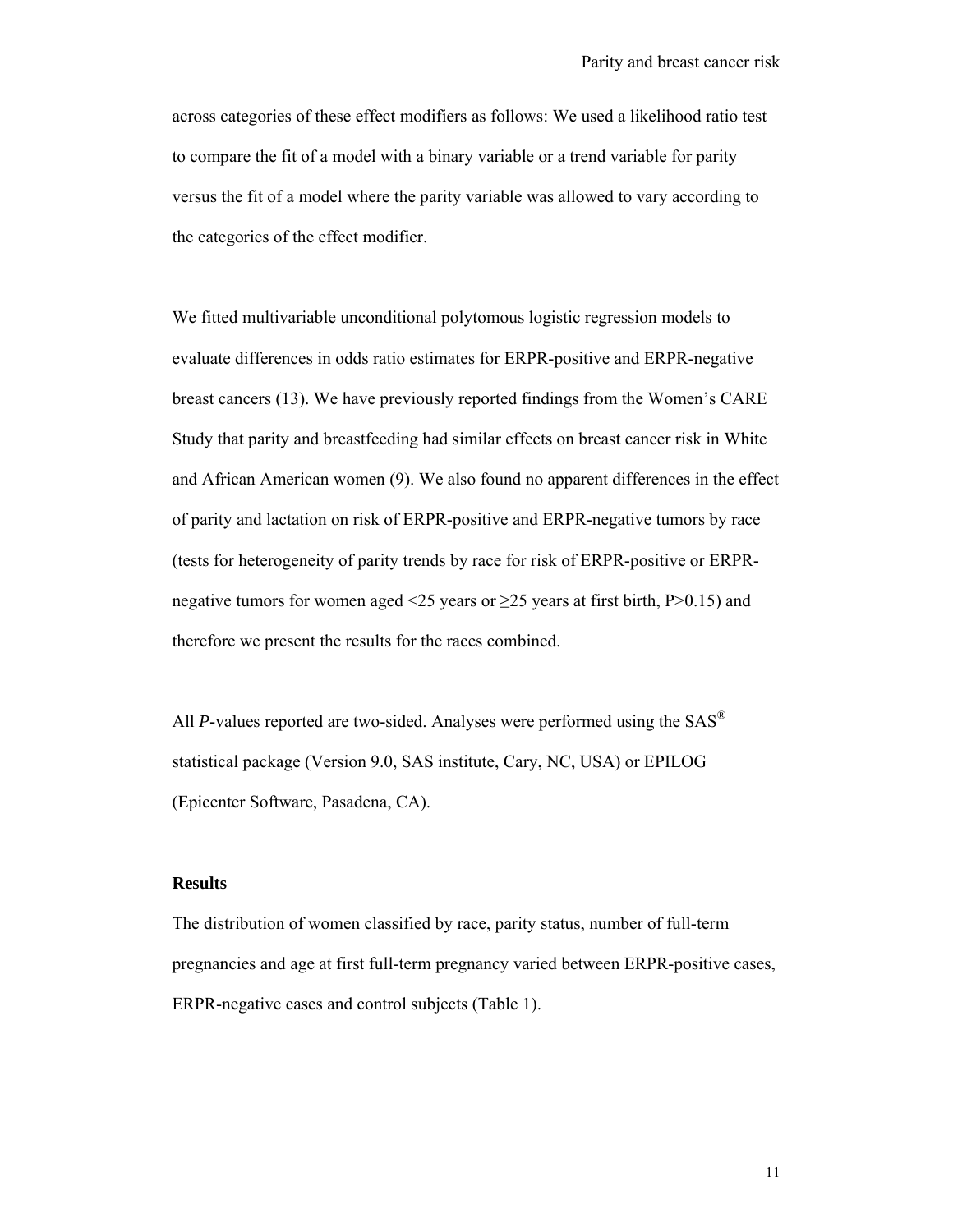Women who reported having at least one full-term pregnancy before age 25 years were at 36% reduced risk of breast cancer compared to nulligravida, while no such effect was seen for women with a first birth after age 25 years (Table 2). Further, the statistically significant decreasing risk of breast cancer with increasing number of births was only seen in women who with a first birth before age 25 years (*P* for heterogeneity of parity trends by age at first full-term pregnancy  $= 0.001$ ). The protective effect of a first birth before age 25 years was restricted to ERPR-positive breast cancer (Table 2, OR=0.59, 95% CI=0.42-0.82, test for heterogeneity by ERPR status  $= 0.004$ ). Similarly, the protective effect of multiparity among women with a first birth before age 25 years was also restricted to ERPR-positive breast cancers (*P* for trend  $= 0.0001$ ), although the test for heterogeneity by ERPR status was not statistically significant (*P*= 0.06).

No association was observed between giving birth for the first time at age 25 years or older and a woman's overall risk of breast cancer compared to nulligravida (Table 2). However, women with a late age at first birth had a higher risk of ERPR-negative tumors than nulligravida (OR=2.07, 95% CI=1.03-4.16). Among parous women with a late age at first birth, risk of both ERPR-positive and ERPR-negative tumors increased with each additional birth although neither result was statistically significant (Table 2).

Parous women who had breastfed had a non-significant lower risk of ERPR-positive tumors (OR=0.84, 95% CI=0.68-1.03) and ERPR-negative tumors (OR=0.84, 95%)  $CI=0.63-1.12$ ) than parous women who had not breastfed (Table 3). This association was statistically significant for women whose first birth was at age 25 years or older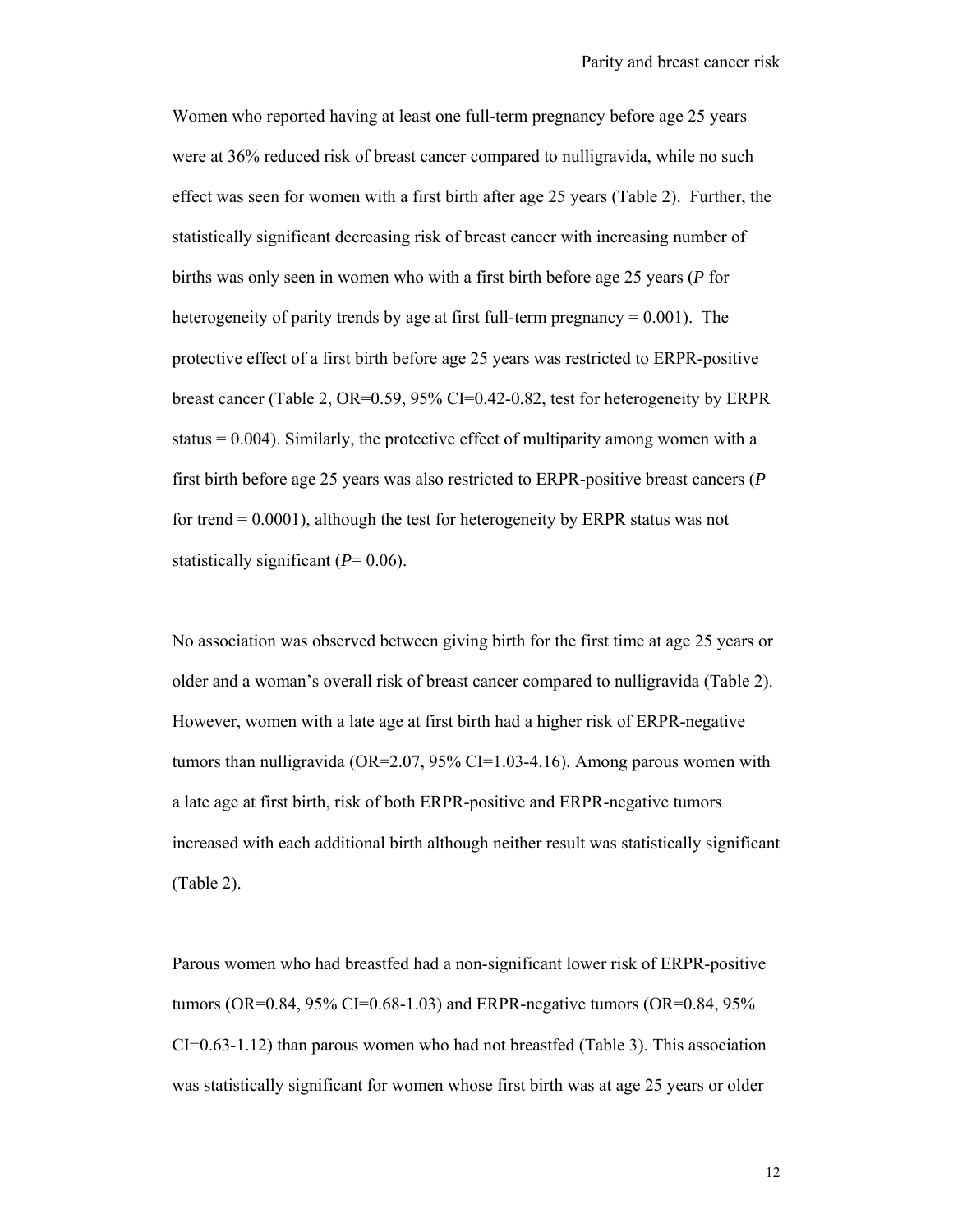$(OR=0.62, 95\% \text{ CI}=0.43-0.89)$ , but not for those who had their first birth at a younger age (OR=0.90, 95% CI=0.75-1.08) (Table 3); however, age at first birth did not significantly modify the effect of breastfeeding on parous women's breast cancer risk (test for heterogeneity *P*=0.43, data not shown).

When we stratified parous women into those who had breastfed and those who had not, and adjusted for the effect of multiparity, we found that among women who never breastfed those who gave birth at a later age had greater risk of all breast cancers than those with a first birth before the age of 20 years (trend test  $P = 0.01$ , Table 3). This trend was not observed among women who breastfed (trend test *P*=0.74), although this apparent effect modification by breastfeeding was not statistically significant (*P* for heterogeneity by breastfeeding  $= 0.32$ ). This pattern was stronger for ERPRpositive cancers (trend test *P*=0.003), but again, the test for effect modification by breast feeding was not statistically significant (*P*=0.06). Multiparity reduced the risk of breast cancer among women who reported having breastfed (trend test *P*=0.007), but did not reduce risk among those who never breastfed (trend test *P*=0.58); this apparent effect modification by breastfeeding was not statistically significant (*P*=0.33), and was only observed for ERPR-positive tumors. Multiparity did not reduce the risk of ERPR negative cancers, even among those who breastfed.

Because of the possibility that breastfeeding modifies the effects of multiparity and age at first birth, we assessed whether breastfeeding modified the effects of multiparity in women with a late first birth. We therefore stratified our analyses by age at first birth (under age 25/age 25 years or later) as well as breastfeeding status. In order to directly assess the differences in effects according to age at first birth, we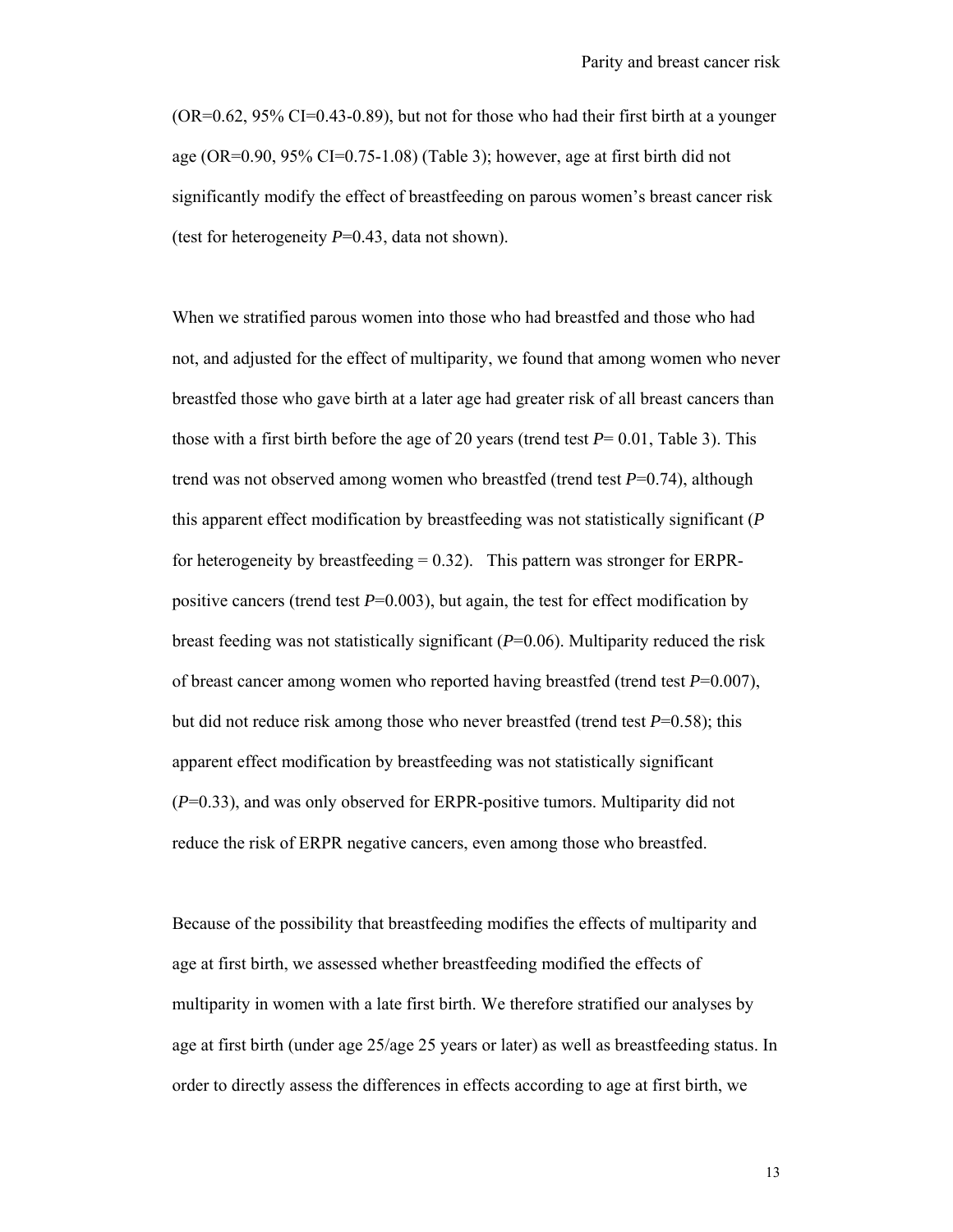used the common reference group of women who had never been pregnant. Due to the small numbers of women in some of these subgroups, we collapsed the categories for number of births to 0, 1, 2 and 3 or more for these analyses.

Breastfeeding did not modify the protective effect of multiparity in women who had their first birth before age 25 years (Table 4). Comparing this group of women to nulligravid women, multiparity was associated with a reduced risk of breast cancer for women who breastfed and for those who never breastfed (trend test *P* = 0.002 and 0.0001, respectively).

Repeating these analyses in women who began their families at or after 25 years, again comparing them to nulligavid women, we observed that women who did not breastfeed had a statistically significant higher risk of breast cancer if they had more than two children (Table 4). This effect was statistically significant for both ERPRpositive and ERPR-negative tumors although patient numbers were small in these subgroups (data not shown). Further, the test for trend for increasing risk of breast cancer with each additional birth among women who gave birth at a late age and did not breastfeed did not reach statistical significance (*P*=0.06, Table 4).

### **Discussion**

To our knowledge, this is the first study to examine the combined effects of parity, breastfeeding, and age at first birth on ERPR-positive and ERPR-negative breast cancer. We have previously reported findings from the Women's CARE Study among women aged 35-64 years, indicating that early age at first birth and multiparity reduce the risk of ERPR-positive tumors but not ERPR-negative tumors, while breastfeeding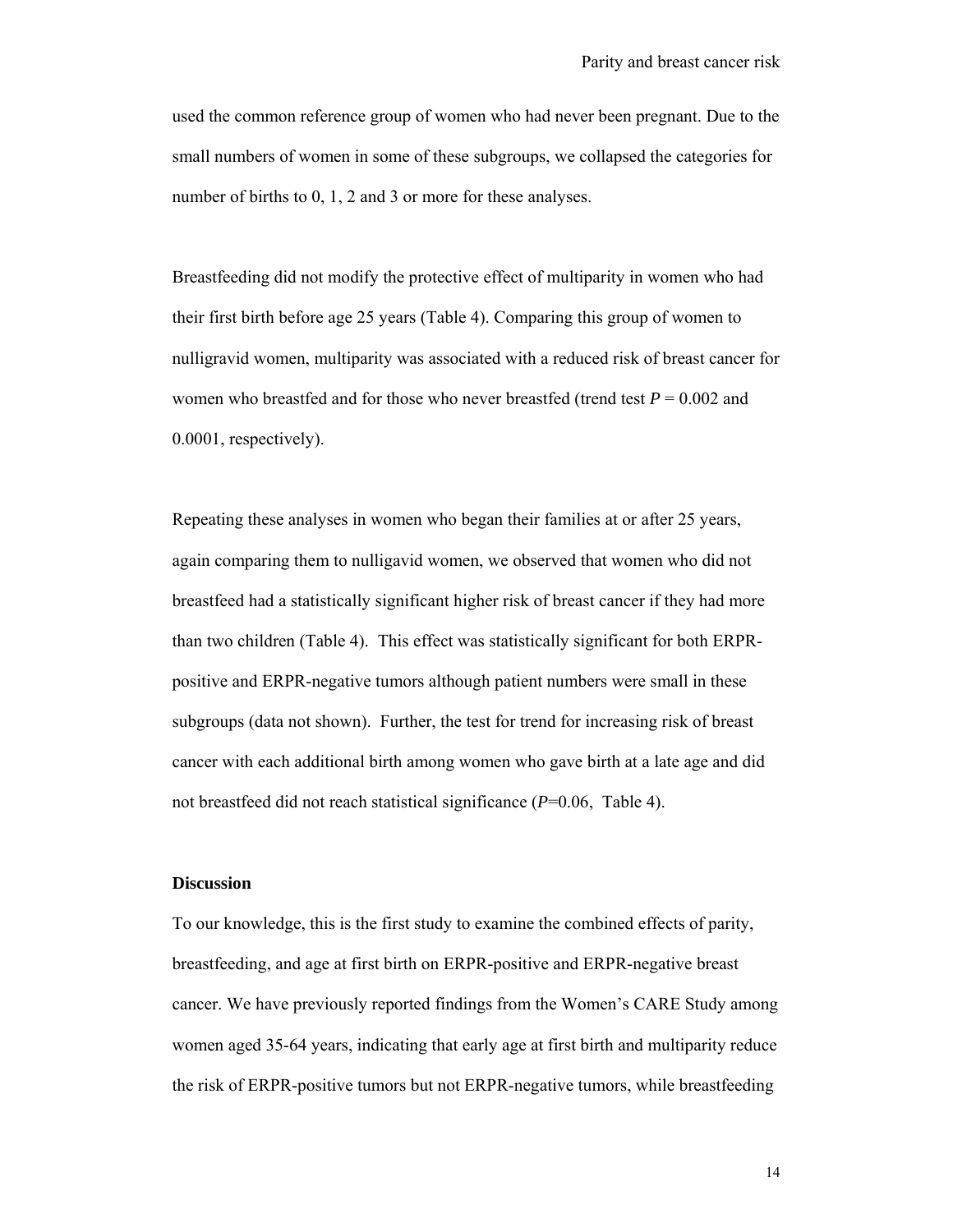reduces the risk of both tumor subtypes (3). In the present analysis, which was restricted to women aged 55 to 64 years, multiparity reduced the long term risk of breast cancer for women who experienced their first birth before age 25 years, but offered no protection for women with a later age at first birth. Further, the protective effect of multiparity in women who started their families early was confined to ERPR-positive tumors, while women whose first birth was at age 25 years or later were at an increased risk of ERPR-negative tumors. In addition we found some evidence that breastfeeding may modify the effects of multiparity and age at first birth, specifically that women who were older at first birth, had three or more children, and had not breastfed had an elevated risk of breast cancer, that was not observed in women who breastfed. However, these analyses were limited by small numbers.

The evidence that young age at first birth and multiparity independently reduce the risk of breast cancer is substantial (14). A meta-analysis of 8 Nordic observational studies (5,568 cases) that included women of all ages has provided some evidence that multiparity has a protective effect for women who start their families at a young age, but a harmful effect for women who start their families at age 35 years and older (test for interaction, *P*=0.07) (15). Although our analysis included fewer breast cancer cases, it was restricted to women aged 55 to 64 years to allow us to examine the long term effects of parity and age at first birth. All breast cancers included in our analysis among women with a late age at first birth occurred more than 15 years after the last reported full-term pregnancy. We also used a lower cut-point for classifying late age at first birth ( $\geq$ 25 years), which may explain why we were able to show a statistically significant interaction.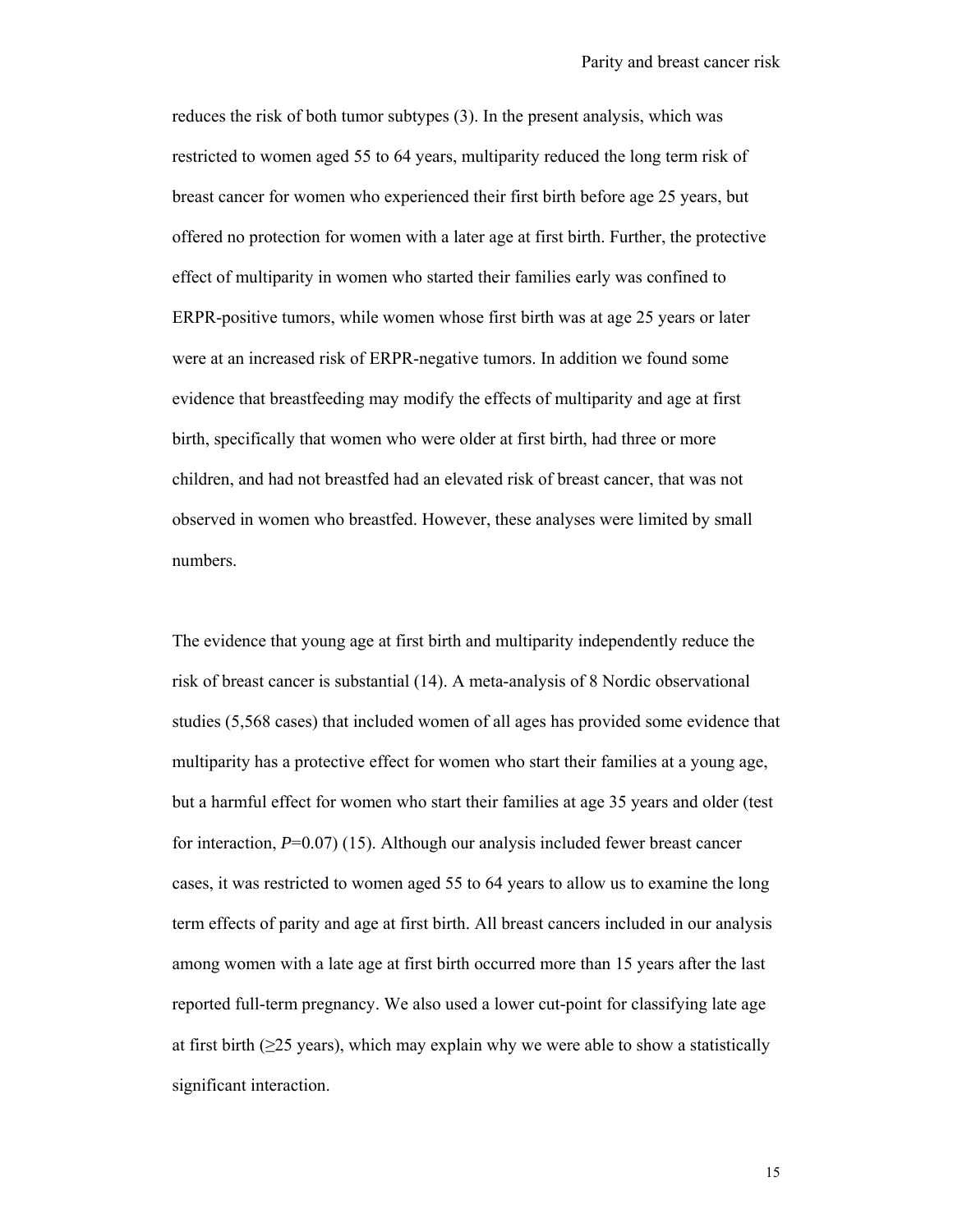Our finding that the protective effect of age at first birth and multiparity are confined to ERPR-positive cancers is consistent with a recent systematic review (1) and with a meta-analysis (2) of data from many studies (including the Women's CARE Study). However, neither review found an association between late age at first birth and increased risk of ERPR-negative tumors. Several studies have reported that women with a late age at first birth (30-35 years) have a higher overall risk of breast cancer than nulliparous women (16-18). Our findings provide some support for these conclusions among women who never breastfed as discussed below.

Results from a large prospective population-based cohort study (23,890 breast cancer cases) suggest a time delay in the protective effect of pregnancy of up to 27 years that anticipates women who begin their families at a late age will eventually attain a lower long-term risk of breast cancer than nulliparous women (19). Our results further suggest that the long-term protective effect of parity may apply to ERPR-positive tumors, but not ERPR-negative tumors.

We found that a history of breastfeeding reduces the risk of breast cancer for women aged 55 to 64 years. Moreover, multiparity was associated with an increased risk of breast cancer in women with a late age at first full-term pregnancy who had not breastfed. The meta-analysis conducted by the Collaborative Group on Hormonal Risk Factors established that breastfeeding has a protective effect against breast cancer independent of the protective effect of multiparity (14). This effect was similar when women were stratified by categories of age, menopausal status or age at first birth. Our finding that breastfeeding may have a stronger protective effect in women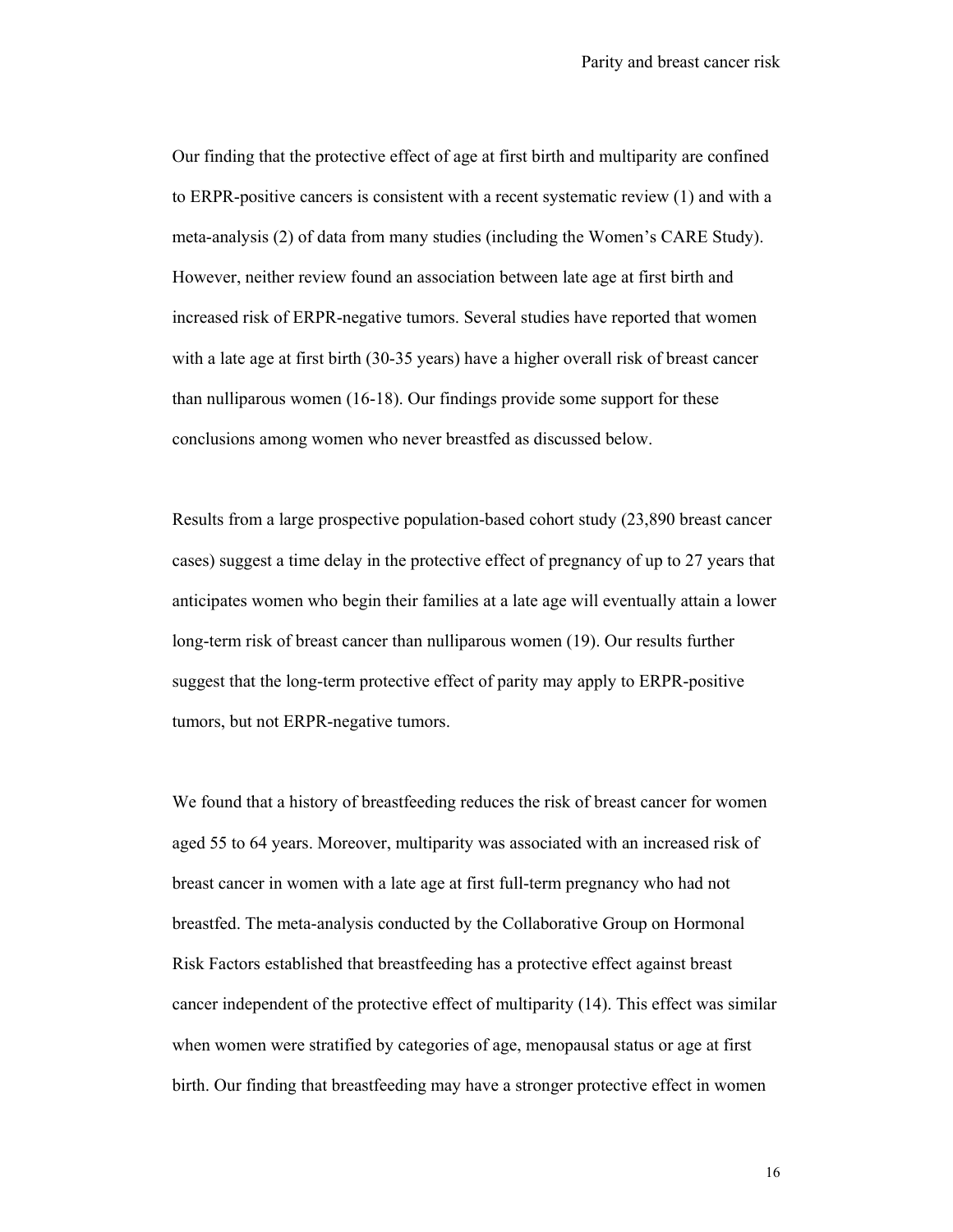aged 55 to 64 years who began their families at a later age was not addressed in the Collaborative effort. Our finding has several interpretations. Firstly, we examined many associations in our analyses, and therefore this observation could have been due to chance. Another possible explanation is that the protective effect of breastfeeding is time-limited. Analysis of all women who participated in the CARE study (9), and results from another case-control study (20) showed that the effect of breastfeeding was stronger in younger women and decreased over time. Our finding is consistent with these results if we assume that women with an early age at first birth are more likely to complete their families, and therefore their breastfeeding years, earlier than women who begin their families at a later age. A third explanation for our finding is that a true synergy exists between these factors, and that somehow lactation inhibits the harmful hormonal effects of late pregnancies on both tumor subtypes. We and others have previously suggested that the mechanisms by which breastfeeding protects against breast cancer must be different from those of parity and age at first birth since breast feeding protects against both ERPR-positive and ERPR-negative tumors, while parity and age at first birth only protect against ERPR-positive cancers. Breastfeeding may protect against breast cancer through hormonal mechanisms (delayed ovulation, increased breast differentiation or changing the hormonal environment of the breast); or directly, by excretion of carcinogenic agents (4,21,22).

Given that women are increasingly starting their families at a later age, it is important to confirm this finding on the long-term effects of breastfeeding and how it may modify the effects of parity on risk of ERPR-positive and ERPR-negative tumors in this group of women. In our study, 54% of parous cases and 59% of parous controls reported ever breastfeeding. This proportion is similar or slightly higher than that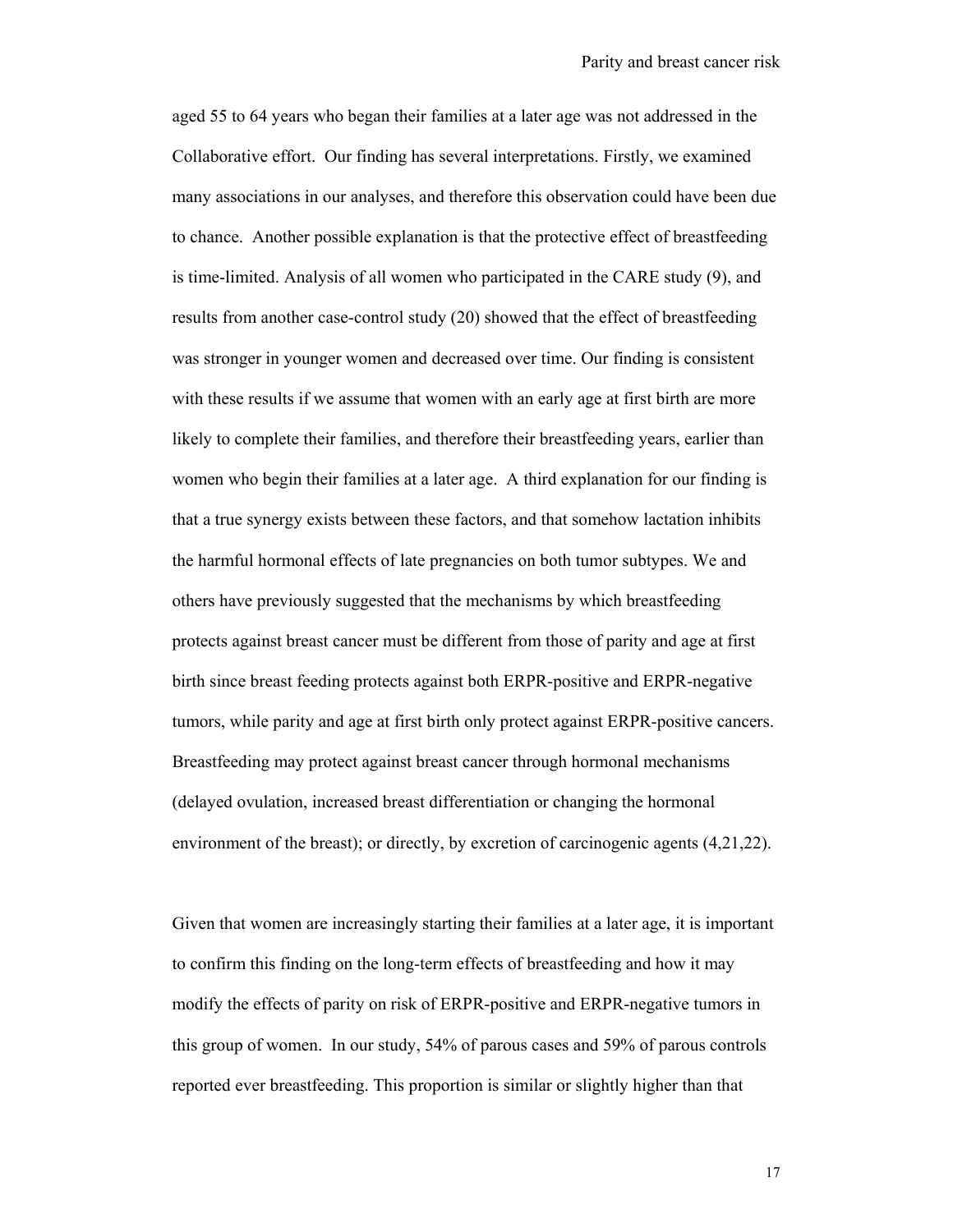reported by nine previous studies from the United States (14). The National Survey of Family Growth reported a breastfeeding rate of 55% in 1995, rising up to 67% for babies born between 1997-2000 (4). Encouragingly, women aged 30 years or over at the time of birth reported the highest breastfeeding rate in this survey (77.5%), however rates varied substantially by race with Non-Hispanic blacks reporting the lowest rates of breastfeeding (47%).

Strengths of our study include the restriction of the study population to women aged 55-64 years which allowed us to examine the long term effects of parity, after any short-term increase in risk that would immediately follow a term pregnancy. Despite the large size of the Women's CARE Study, our analyses were limited by the small number of cases in some categories after stratification by age at first full-term pregnancy and breastfeeding status. In particular, we had few cases with an older age at first term pregnancy and no history of breastfeeding (*N*=182) and estimates of the effect of multiparity in this group of women are surrounded by wide confidence intervals. These small numbers did not allow us to examine whether these associations varied by tumor ERPR-status.

We had no data on ERPR status for 17.9% of case patients. Chu et al (2002) reported a similar proportion of patients with unknown ERPR status in their study of 123,732 breast cancer cases from 11 SEER sites between 1992-1998 (7). Cases with data on ERPR status had fewer children ( $\chi^2$  *P*=0.01), later age at first birth (*P*=0.0001), and breastfed longer (*P*=0.03) than those without data on ERPR status (3), but it is not clear if and how the lack of receptor information on these patients could have altered our results.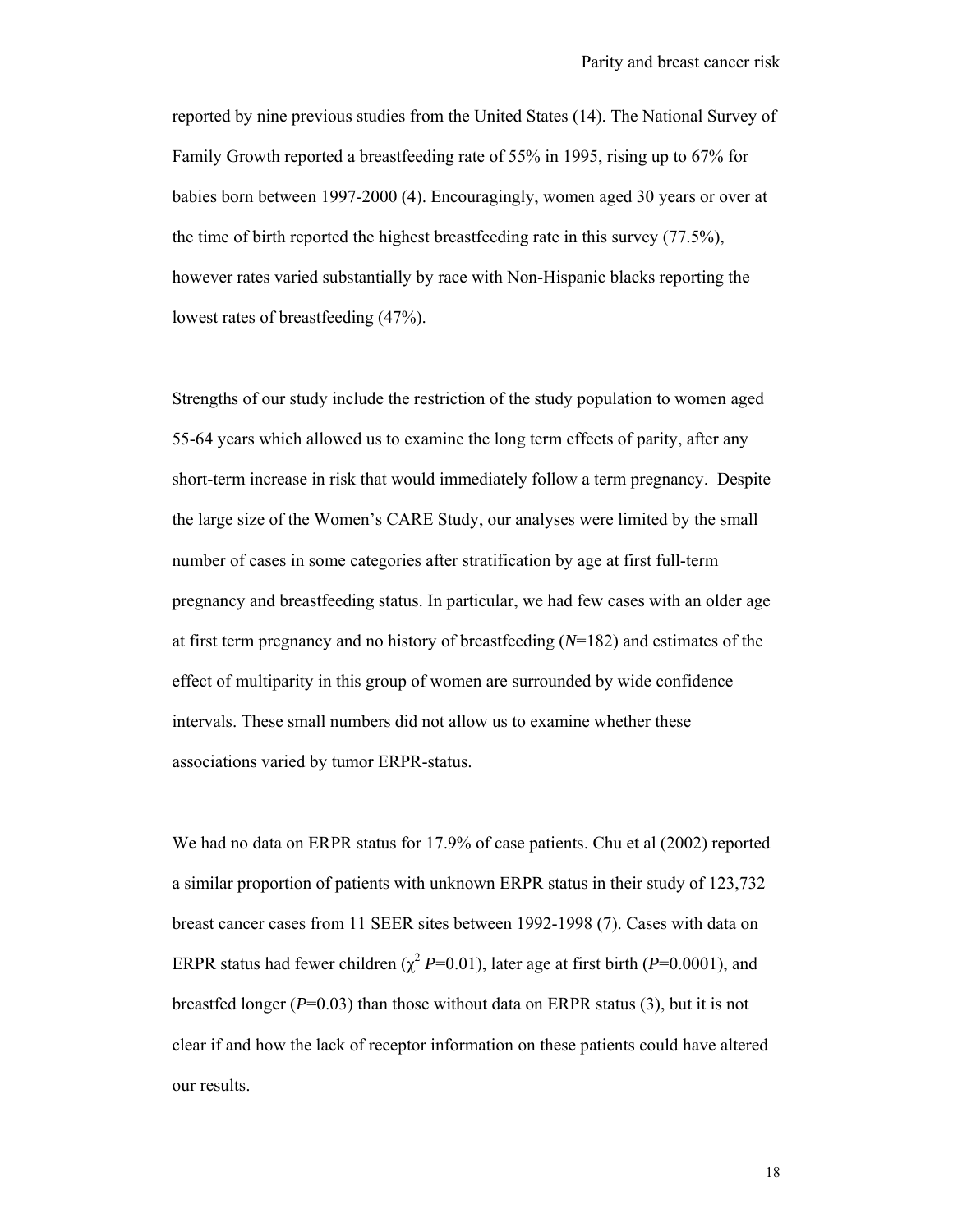Another limitation is that our analyses involved many comparisons in subgroups of women stratified by age at first birth, breast feeding status and ERPR tumor status; therefore it is possible that our results represent false positive findings and confirmation from other (larger) observational studies is essential.

Similar to other studies investigating the independent effects of parity and breastfeeding, we classified women according to whether they reported ever versus never breastfeeding (14). This included 7% of case patients and 6% of control subjects aged 55 to 64 years who breastfed for less than 2 weeks. We have previously reported that longer breastfeeding duration is associated with reduced risk of ERPRpositive and ERPR-negative tumors in the Women's CARE Study with modest reductions observed for women who breastfed for less than 2 weeks (3). However, the modifiying effects of breastfeeding we describe here were similar when we excluded those who breastfed for less than 2 weeks.

ERPR status of tumors was determined by different laboratories at each study site. This may have introduced some measurement error due to variations in laboratory methods and conditions. However, any differences in measurement would be expected to be random and result in non-differential bias which may have obscured the associations we report here.

In conclusion, this study suggests that the effect of parity on a woman's long-term risk of ERPR-positive and ERPR-negative breast cancer is modified by age at first birth and possibly by breastfeeding. In women with a late first term pregnancy, our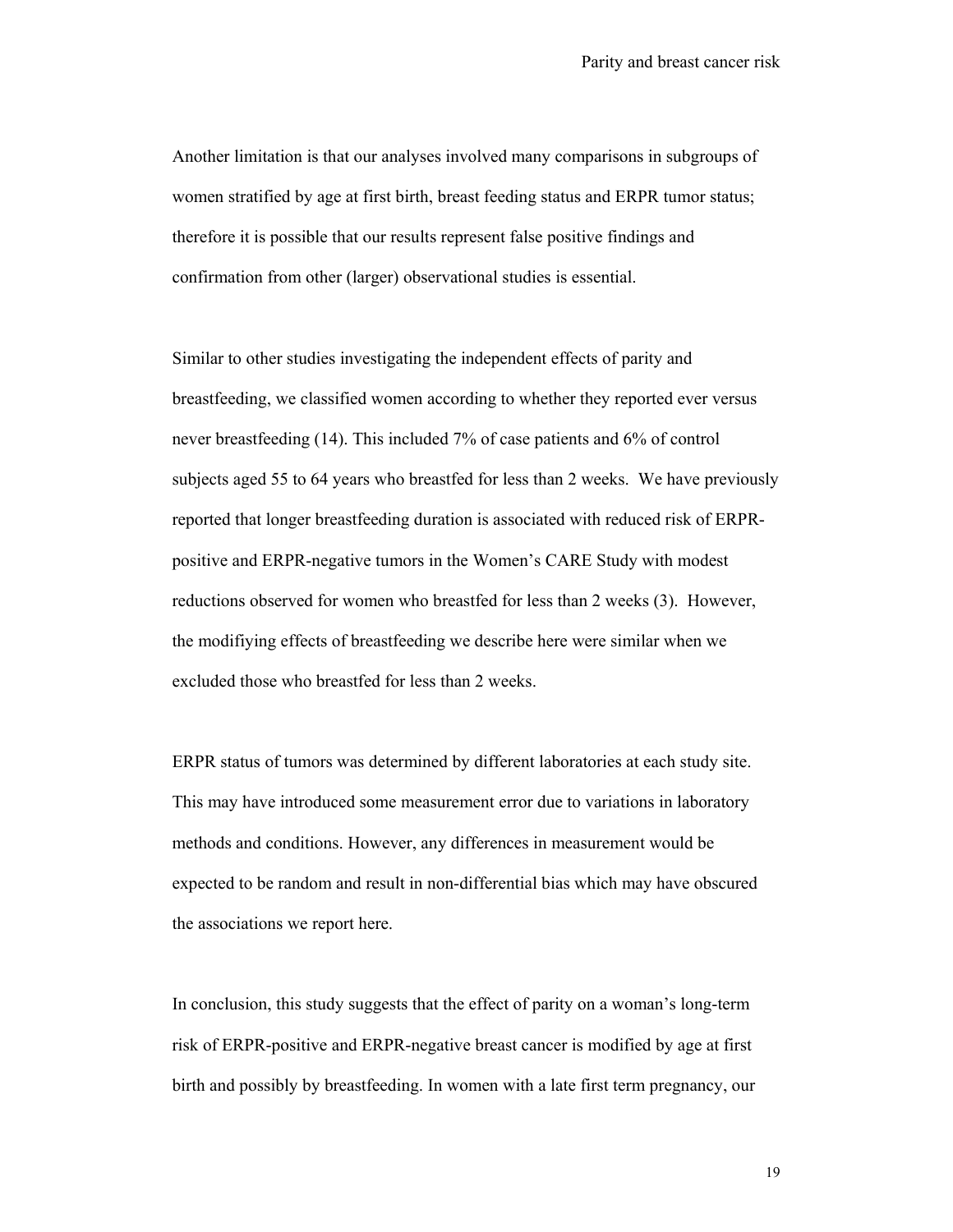finding that breast feeding offers broad protection against breast cancer may be used

to promote the benefits of breast feeding in this group of women.

### **References**

- 1 Althuis MD, Fergenbaum JH, Garcia-Closas M, Brinton LA, Madigan MP and Sherman ME. Etiology of hormone receptor-defined breast cancer: a systematic review of the literature. Cancer Epidemiol Biomarkers Prev 2004; 13(10):1558-68.
- 2 Ma H, Bernstein L, Pike MC and Ursin G. Reproductive factors and breast cancer risk according to joint estrogen and progesterone receptor status: a meta-analysis of epidemiological studies. Breast Cancer Res 2006; 8(4):R43.
- 3 Ursin G, Bernstein L, Lord SJ, et al. Reproductive factors and subtypes of breast cancer defined by hormone receptor and histology. Brit J Cancer 2005; 93(3):364-71.
- 4 Chandra A, Martinez GM, Mosher WD, Abma JC and Jones J. Fertility, family planning, and reproductive health of U.S. women: Data from the 2002 National Survey of Family Growth. In: National Center for Health Statistics: Hyattsville, Maryland, 2005.
- 5 Lambe M, Hsieh C, Trichopoulos D, Ekbom A, Pavia M and Adami HO. Transient increase in the risk of breast cancer after giving birth. New Engl J Med 1994;331(1):5-9.
- 6 Liu Q, Wuu J, Lambe M, Hsieh SF, Ekbom A and Hsieh CC. Transient increase in breast cancer risk after giving birth: postpartum period with the highest risk. Cancer Cause Control 2002;13(4):299-305.
- 7 Chu KC, Anderson WF. Rates for breast cancer characteristics by estrogen and progesterone receptor status in the major racial/ethnic groups. Breast Cancer Res Tr 2002;74(3):199-211.
- 8 Marchbanks PA, McDonald JA, Wilson HG, et al. The NICHD Women's Contraceptive and Reproductive Experiences Study: methods and operational results. Ann Epidemiol 2002;12(4):213-21.
- 9 Ursin G, Bernstein L, Wang Y, et al. Reproductive factors and risk of breast carcinoma in a study of white and African-American women. Cancer 2004; 101(2):353-62.
- 10 Cui X, Schiff R, Arpino G, Osborne CK and Lee AV. Biology of Progesterone Receptor Loss in Breast Cancer and its Implications for Endocrine Therapy. J Clin Oncol 2005; 23(30):7721- 7735.
- 11 Layde PM, Webster LA, Baughman AL, Wingo PA, Rubin GL and Ory HW. The independent associations of parity, age at first full term pregnancy, and duration of breastfeeding with the risk of breast cancer. Cancer and Steroid Hormone Study Group. J Clin Epidemiol 1989;42(10):963-73.
- 12 MacMahon B, Cole P, Lin TM, et al. Age at first birth and breast cancer risk. B World Health Organ 1970;43(2):209-21.
- 13 Hosmer DW and Lemishow S. Applied logistic regression. New York: Wiley-Interscience; 2000.
- 14 Collaborative Group on Hormonal Factors in Breast Cancer. Breast cancer and breastfeeding: collaborative reanalysis of individual data from 47 epidemiological studies in 30 countries,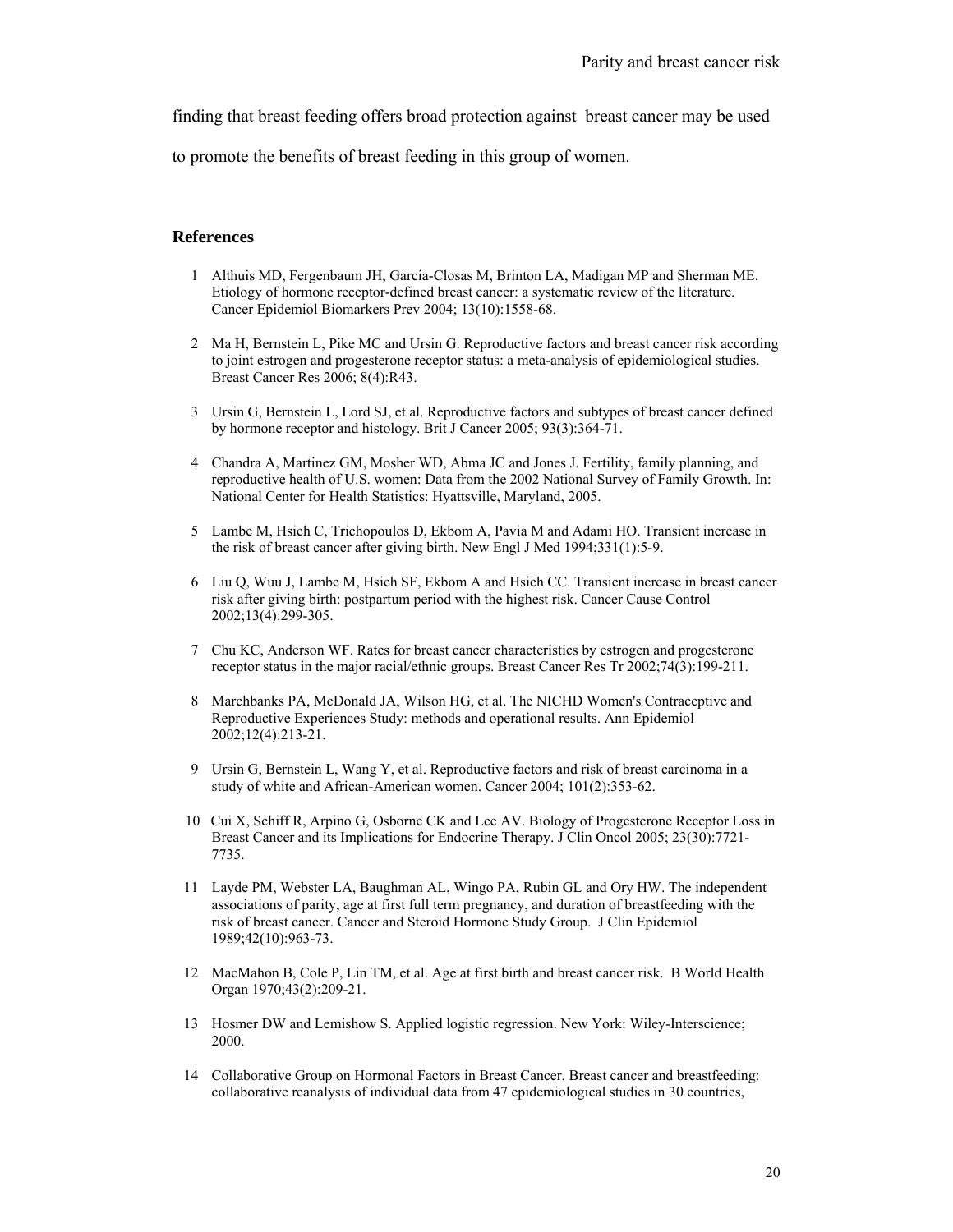including 50302 women with breast cancer and 96973 women without the disease. Lancet 2002;360(9328):187-95.

- 15 Ewertz M, Duffy SW, Adami HO, et al. Age at first birth, parity and risk of breast cancer: a meta-analysis of 8 studies from the Nordic countries. Int J Cancer 1990;46(4):597-603.
- 16 Decarli A, La VC, Negri E. and Franceschi S. Age at any birth and breast cancer in Italy. Int J Cancer 1006;67(2):187-9.
- 17 Rosner B and Colditz GA. Nurses' health study: log-incidence mathematical model of breast cancer incidence 1996; J Natl Cancer I 1996;88(6):359-64.
- 18 Trichopoulos D, Hsieh CC, MacMahon B, et al. Age at any birth and breast cancer risk. Int J Cancer 1983;31(6):701-4.
- 19 Albrektsen G, Heuch I, Hansen S and Kvale G. Breast cancer risk by age at birth, time since birth and time intervals between births: exploring interaction effects. Brit J Cancer 2005;92(1):167-75.
- 20 Enger SM, Ross RK, Henderson B and Bernstein L. Breastfeeding history, pregnancy experience and risk of breast cancer. Brit J Cancer 1997;76(1):118-23.
- 21 Murrell TG. Epidemiological and biochemical support for a theory on the cause and prevention of breast cancer. Med Hypotheses 1991;36(4):389-96.
- 22 Petrakis NL, Wrensch MR, Ernster VL, et al. Influence of pregnancy and lactation on serum and breast fluid estrogen levels: implications for breast cancer risk. Int J Cancer 1987;40(5):587-91.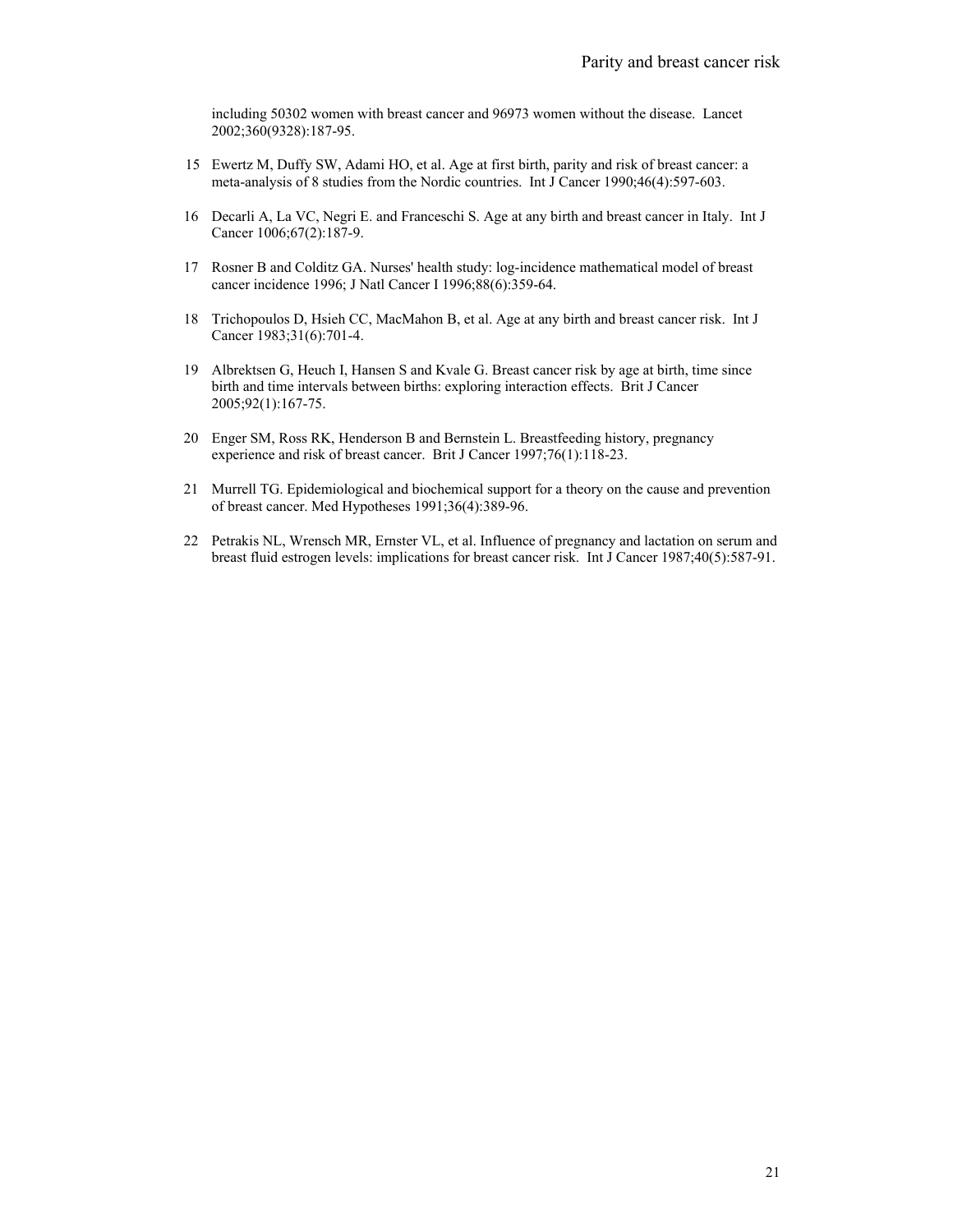**Table 1: Distribution of demographic and reproductive characteristics of 969 case patients with ERPR-positive and ERPR-negative breast cancer and control subjects aged 55-64 years in the Women's CARE Study** 

|                                  | Cases $N(\%)$        |                      | Controls $N(\%)$ |                    |  |
|----------------------------------|----------------------|----------------------|------------------|--------------------|--|
|                                  | <b>ERPR-positive</b> | <b>ERPR-negative</b> |                  |                    |  |
| Characteristic                   |                      |                      | $N($ % $)$       | $\boldsymbol{P}^1$ |  |
|                                  | 708 (73.1)           | 261 (26.9)           | 1455             |                    |  |
| Reference age (years)            |                      |                      |                  |                    |  |
| 55-59                            | 349 (49.3)           | 148 (56.7)           | 772(53.1)        |                    |  |
| 60-64                            | 359 (50.7)           | 113(43.3)            | 683 (46.9)       | 0.09               |  |
| Race                             |                      |                      |                  |                    |  |
| White                            | 542 (76.6)           | 143 (54.8)           | 961(66.1)        |                    |  |
| African American                 | 166(23.5)            | 118 (45.2)           | 494 (34.0)       | 0.0001             |  |
| Parity status <sup>2</sup>       |                      |                      |                  |                    |  |
| Nulligravid                      | 72(10.2)             | 11(4.2)              | 107(7.4)         |                    |  |
| At least one full-term pregnancy | 636 (89.8)           | 250 (95.8)           | 1348 (92.7)      | 0.005              |  |
| Number of full-term pregnancies  |                      |                      |                  |                    |  |
| $\mathbf{1}$                     | 86 (13.5)            | 25(10.0)             | 147(10.9)        |                    |  |
| $\overline{2}$                   | 215 (33.8)           | 69(27.6)             | 350 (26.0)       |                    |  |
| $\overline{3}$                   | 157(24.7)            | 68 (27.2)            | 345 (25.6)       |                    |  |
| $4+$                             | 178 (28.0)           | 88 (35.2)            | 506 (37.5)       | 0.0004             |  |
| Age at first full-term pregnancy |                      |                      |                  |                    |  |
| (years)                          |                      |                      |                  |                    |  |
| $\leq$ 19                        | 165(25.9)            | 93 (37.2)            | 454 (33.7)       |                    |  |
| 20-24                            | 278 (43.7)           | 104(41.6)            | 622(46.1)        |                    |  |
| 25-29                            | 142(22.3)            | 37(14.8)             | 190(14.1)        |                    |  |
| $>30+$                           | 51(8.02)             | 16(6.4)              | 82(6.1)          | 0.0001             |  |
| <b>Ever breastfed</b>            |                      |                      |                  |                    |  |
| No                               | 291(45.8)            | 113(45.2)            | 555 (41.2)       |                    |  |
| Yes                              | 345 (54.3)           | 137 (54.8)           | 793 (58.8)       | 0.12               |  |

ERPR= estrogen receptor-progesterone receptor

1. *P*-value: *Χ*<sup>2</sup> test for differences in the distribution of characteristics by case/control status; 2. Women with a history of short-term pregnancies <26weeks but no full-term pregnancies excluded (20 ERPRpositive cases, 6 ERPR-negative cases and 43 controls).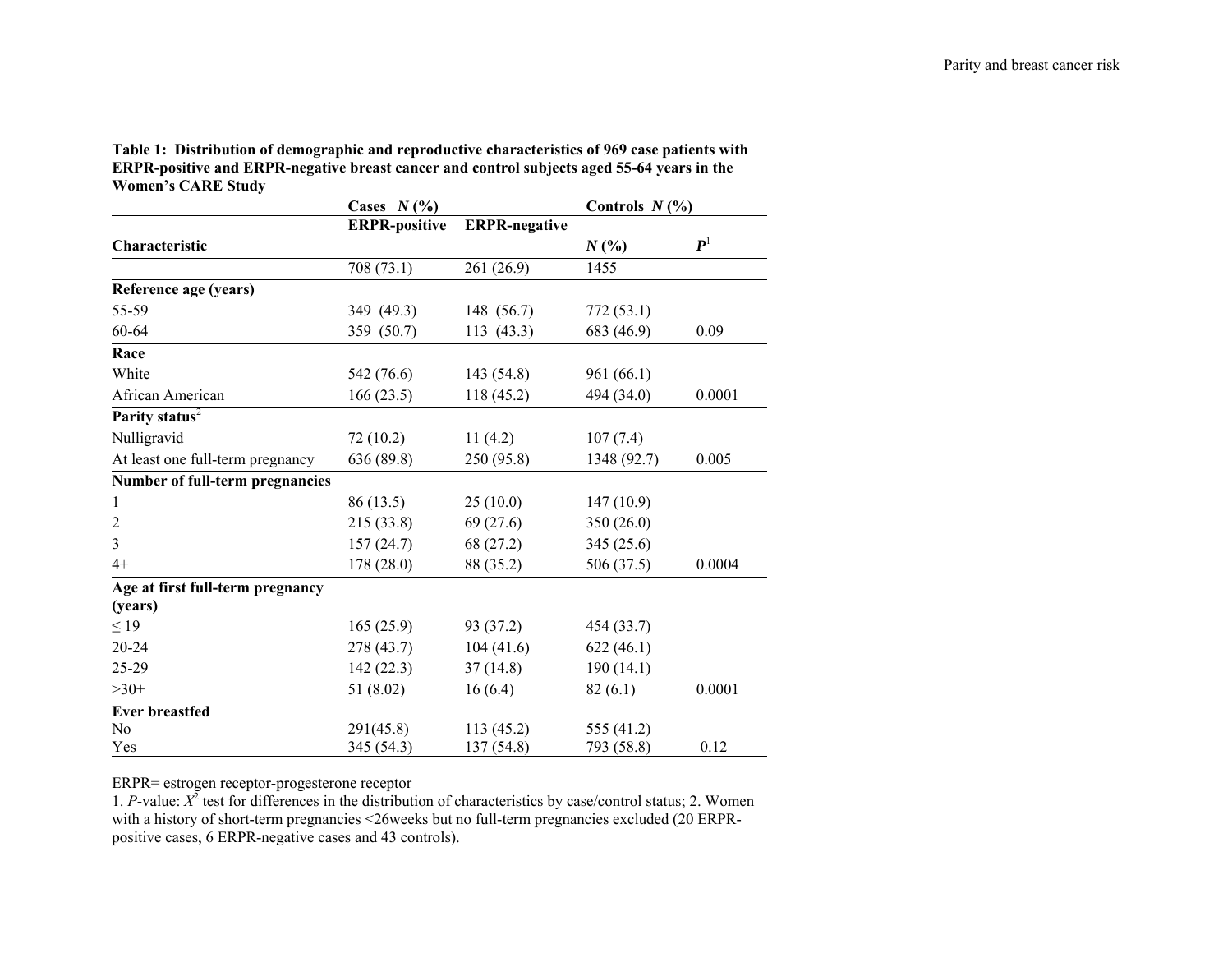|                                                                                        | All women                  |                     |            |                            |         | <b>ERPR-positive</b>       |         |                                                  |         | <b>ERPR-negative</b> |         |                            |
|----------------------------------------------------------------------------------------|----------------------------|---------------------|------------|----------------------------|---------|----------------------------|---------|--------------------------------------------------|---------|----------------------|---------|----------------------------|
|                                                                                        | Age at first $\leq$ 25 yrs |                     |            | Age at first $\geq$ 25 yrs |         | Age at first $\leq$ 25 yrs |         | Age at first $\geq$ 25 yrs Age at first < 25 yrs |         |                      |         | Age at first $\geq$ 25 yrs |
| Parity status                                                                          | $N$ (case/                 | OR.                 | $N$ (case/ | OR.                        | N       | <b>OR</b>                  | N       | <b>OR</b>                                        | N       | <b>OR</b>            | N       | OR.                        |
|                                                                                        | control)                   | $(95\% \text{ CI})$ | control)   | $(95\% \text{ CI})$        | (cases) | $(95\% \text{ CI})$        | (cases) | $(95\% \text{ CI})$                              | (cases) | $(95\% \text{ CI})$  | (cases) | $(95\% \text{ CI})$        |
| Nulliparous                                                                            | 140/107                    | 1.00                | 140/107    | 1.00                       | 72      | 1.00                       | 72      | $1.00\,$                                         | 11      | 1.00                 | 11      | 1.00                       |
| $1+$ full-term                                                                         | 970/1076                   | 0.64                | 347/272    | 0.97                       | 443     | 0.59                       | 193     | 1.05                                             | 197     | 1.62                 | 53      | 2.07                       |
| pregnancy                                                                              |                            | $(0.48 - 0.84)$     |            | $(0.71 - 1.31)$            |         | $(0.42 - 0.82)$            |         | $(0.73 - 1.51)$                                  |         | $(0.84 - 3.11)$      |         | $(1.03-4.16)$              |
| P heterogeneity ERPR-positive vs ERPR-negative                                         |                            |                     |            |                            |         | 0.004                      |         | 0.06                                             |         |                      |         |                            |
| <i>P</i> heterogeneity <25 yr vs $\geq$ 25 yr                                          |                            |                     |            | 0.00007                    |         |                            |         | 0.00001                                          |         |                      |         | 0.23                       |
| No. full-term                                                                          |                            |                     |            |                            |         |                            |         |                                                  |         |                      |         |                            |
| pregnancy                                                                              |                            |                     |            |                            |         |                            |         |                                                  |         |                      |         |                            |
|                                                                                        | 93/68                      | 1.00                | 90/79      | 1.00                       | 41      | 1.00                       | 45      | 1.00                                             | 11      | 1.00                 | 14      | 1.00                       |
| 2                                                                                      | 247/227                    | 0.84                | 142/123    | 0.88                       | 132     | 0.93                       | 83      | 1.04                                             | 48      | 1.61                 | 21      | 0.93                       |
|                                                                                        |                            | $(0.58 - 1.22)$     |            | (0.58.1.33)                |         | $(0.59 - 1.47)$            |         | $(0.64 - 1.69)$                                  |         | $(0.78 - 3.31)$      |         | $(0.43 - 2.01)$            |
| 3                                                                                      | 246/292                    | 0.63                | 83/53      | 1.35                       | 109     | 0.56                       | 48      | 1.36                                             | 58      | 1.50                 | 10      | 1.09                       |
|                                                                                        |                            | $(0.44 - 0.91)$     |            | $(0.77 - 2.04)$            |         | $(0.35 - 0.88)$            |         | $(0.77 - 2.41)$                                  |         | $(0.74 - 3.04)$      |         | $(0.43 - 2.73)$            |
| $4+$                                                                                   | 384/489                    | 0.57                | 32/17      | 1.56                       | 161     | 0.51                       | 17      | 1.63                                             | 80      | 1.10                 | 8       | 2.76                       |
|                                                                                        |                            | $(0.40 - 0.81)$     |            | $(0.78 - 3.15)$            |         | $(0.33 - 0.80)$            |         | $(0.73 - 3.63)$                                  |         | $(0.55 - 2.19)$      |         | $(0.94 - 8.07)$            |
| P trend                                                                                |                            | 0.0001              |            | 0.13                       |         | $0.0001$ .                 |         | 0.15                                             |         | 0.26                 |         | 0.13                       |
|                                                                                        |                            |                     |            |                            |         |                            |         |                                                  |         |                      |         |                            |
| P heterogeneity of trend ERPR-positive vs ERPR-negative<br>0.06<br>0.75                |                            |                     |            |                            |         |                            |         |                                                  |         |                      |         |                            |
| P heterogeneity of trend <25 yr vs $\geq$ 25 yr <sup>3</sup><br>0.001<br>0.002<br>0.04 |                            |                     |            |                            |         |                            |         |                                                  |         |                      |         |                            |

Table 2: Associations between parity status and breast cancer stratified by age at first full-term pregnancy (<  $25/ \ge 25$  years) among all women aged 55-**64 years in the Women's CARE Study, and by ERPR status**<sup>1</sup>

CI= confidence interval; ERPR=estrogen receptor-progesterone receptor; OR=odds ratio

1. All unconditional logistic regression models include categories of age, race, study site, education, age at menarche and first degree family history of breast cancer; 2. These models used all nulligravida as the referent group; 3. In addition to factors listed in  $(1)$ , models include categories of age at first full-term pregnancy.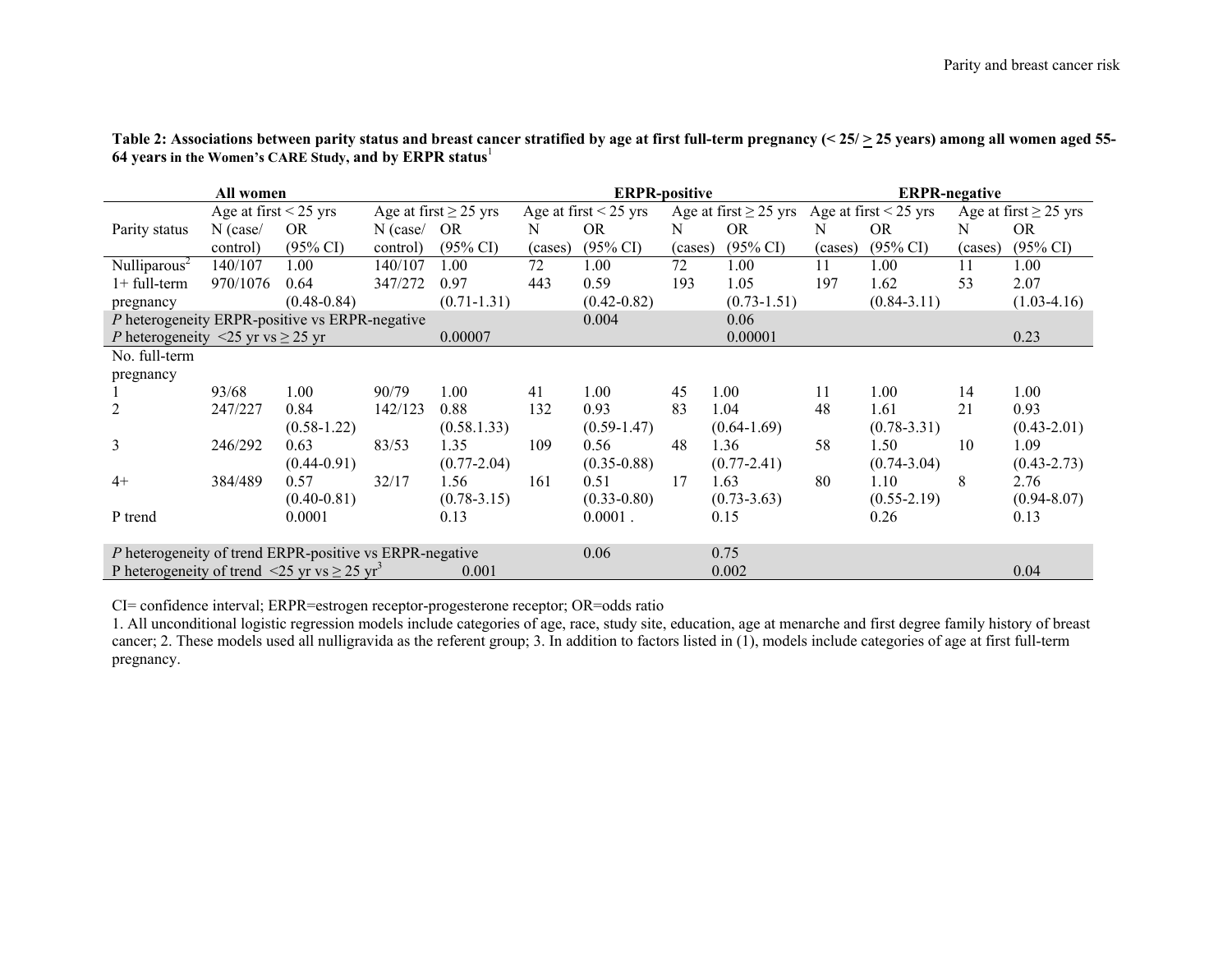| All parous women                                        |                                   |                     | <b>ERPR-positive</b> |                                   |         | <b>ERPR-negative</b> |         |                     |         |                     |                |                     |
|---------------------------------------------------------|-----------------------------------|---------------------|----------------------|-----------------------------------|---------|----------------------|---------|---------------------|---------|---------------------|----------------|---------------------|
|                                                         | Never breastfed<br>Ever breastfed |                     |                      | Never breastfed<br>Ever breastfed |         |                      |         | Never breastfed     |         |                     | Ever breastfed |                     |
|                                                         | $N$ (case/                        | <b>OR</b>           | $N$ (case/           | <b>OR</b>                         | N       | <b>OR</b>            | N       | <b>OR</b>           | N       | <b>OR</b>           | N              | <b>OR</b>           |
|                                                         | control)                          | $(95\% \text{ CI})$ | control)             | $(95\% \text{ CI})$               | (cases) | $(95\% \text{ CI})$  | (cases) | $(95\% \text{ CI})$ | (cases) | $(95\% \text{ CI})$ | (cases)        | $(95\% \text{ CI})$ |
| All parous                                              | 600/555                           | 1.00                | 717/793              | 0.87                              | 291     | 1.00                 | 345/793 | 0.84                | 113     | 1.00                | 137            | 0.84                |
| women                                                   |                                   |                     |                      | $(0.74 - 1.02)^2$                 |         |                      |         | $(0.68 - 1.03)$     |         |                     |                | $(0.63 - 1.12)$     |
| Age at first                                            | 418/427                           | 1.00                | 552/649              | 0.90                              | 190     | 1.00                 | 253/649 | 0.91                | 85      | 1.00                | 112            | 0.82                |
| $<$ 25 years                                            |                                   |                     |                      | $(0.75 - 1.08)$                   |         |                      |         | $(0.71 - 1.15)$     |         |                     |                | $(0.60-1.14)$       |
| Age at first                                            | 182/128                           | 1.00                | 165/144              | 0.62                              | 101     | 1.00                 | 92/144  | 0.57                | 28      | 1.00                | 25             | 0.65                |
| $\geq$ 25 years                                         |                                   |                     |                      | $(0.43 - 0.89)$                   |         |                      |         | $(0.37 - 0.87)$     |         |                     |                | $(0.33 - 1.27)$     |
| Age first full-term                                     |                                   |                     |                      |                                   |         |                      |         |                     |         |                     |                |                     |
| pregnancy (yrs)                                         |                                   |                     |                      |                                   |         |                      |         |                     |         |                     |                |                     |
| $<$ 20                                                  | 139/161                           | 1.00                | 265/293              | 1.00                              | 55      | 1.00                 | 110/293 | 1.00                | 32      | 1.00                | 61             | 1.00                |
| $20 - 24$                                               | 279/266                           | 1.21                | 287/356              | 0.87                              | 135     | 1.34                 | 143/356 | 0.86                | 53      | 1.12                | 51             | 0.79                |
|                                                         |                                   | $(0.90-1.64)$       |                      | $(0.67 - 1.13)$                   |         | $(0.63 - 1.64)$      |         | $(0.61 - 1.20)$     |         | $(0.33 - 1.35)$     |                | $(0.50 - 1.25)$     |
| 25-29                                                   | 128/83                            | 1.86                | 118/107              | 1.12                              | 71      | 2.32                 | 71/107  | 1.25                | 19      | 1.41                | 18             | 1.03                |
|                                                         |                                   | $(1.25 - 2.78)$     |                      | $(0.77-1.63)$                     |         | $(0.83 - 2.53)$      |         | $(0.79-1.97)$       |         | $(0.37 - 2.08)$     |                | $(0.52 - 2.04)$     |
| $30+$                                                   | 54/45                             | 1.47                | 47/37                | 1.05                              | 30      | 1.97                 | 21/37   | 0.86                | 9       | 1.44                | 7              | 1.10                |
|                                                         |                                   | $(0.88 - 2.45)$     |                      | $(0.62 - 1.79)$                   |         | $(0.82 - 4.11)$      |         | $(0.44 - 1.69)$     |         | $(0.69 - 6.15)$     |                | $(0.41 - 2.92)$     |
| P trend                                                 |                                   | 0.01                |                      | 0.74                              |         | 0.003                |         | 0.81                |         | 0.20                |                | 0.99                |
| P heterogeneity of trend ERPR-positive vs ERPR-negative |                                   |                     |                      |                                   |         | 0.46                 |         | 0.71                |         |                     |                |                     |
| P heterogeneity ever vs never breastfed                 |                                   |                     |                      | 0.32                              |         |                      |         | 0.06                |         |                     |                | 0.66                |
| No. full-term                                           |                                   |                     |                      |                                   |         |                      |         |                     |         |                     |                |                     |
| pregnancies                                             |                                   |                     |                      |                                   |         |                      |         |                     |         |                     |                |                     |
|                                                         | 113/95                            | 1.00                | 70/52                | 1.00                              | 55      | 1.00                 | 31      | 1.00                | 15      | 1.00                | 10             | 1.00                |
| $\overline{c}$                                          | 194/167                           | 1.02                | 195/183              | 0.82                              | 104     | 1.12                 | 111     | 0.95                | 33      | 1.56                | 36             | 1.23                |
|                                                         |                                   | $(0.71 - 1.47)$     |                      | $(0.53 - 1.25)$                   |         | $(0.72 - 1.75)$      |         | $(0.56 - 1.61)$     |         | $(0.77 - 3.14)$     |                | $(0.56 - 2.71)$     |
| 3                                                       | 153/134                           | 1.02                | 176/211              | 0.66                              | 75      | 1.06                 | 82      | 0.62                | 36      | 2.21                | 32             | 0.94                |
|                                                         |                                   | $(0.69 - 1.50)$     |                      | $(0.42 - 1.01)$                   |         | $(0.65 - 1.74)$      |         | $(0.36 - 1.07)$     |         | $(1.06-4.61)$       |                | $(0.42 - 2.11)$     |
| $4+$                                                    | 140/159                           | 0.90                | 276/347              | 0.61                              | 57      | 0.85                 | 121     | 0.58                | 29      | 1.50                | 59             | 0.89                |
|                                                         |                                   | $(0.61 - 1.35)$     |                      | $(0.40 - 0.93)$                   |         | $(0.50 - 1.44)$      |         | $(0.34 - 0.99)$     |         | $(0.69 - 3.25)$     |                | $(0.41 - 1.93)$     |
| P trend                                                 |                                   | 0.58                |                      | 0.007                             |         | 0.41                 |         | 0.004               |         | 0.32                |                | 0.32                |
| P heterogeneity of trend ERPR-positive vs ERPR-negative |                                   |                     |                      |                                   |         | 0.11                 |         | 0.35                |         |                     |                |                     |
| P heterogeneity of trend ever vs never breastfed        |                                   |                     |                      | 0.33                              |         |                      |         | 0.61                |         |                     |                | 0.29                |

**Table 3: Associations between age at first full-term pregnancy, number of full-term pregnancies and breast cancer risk, stratified by breast feeding status (ever/never), among parous women aged 55-64 years in the Women's CARE Study, and by ERPR status**<sup>1</sup>

CI=confidence interval; ERPR=estrogen receptor-progesterone receptor; OR=odds ratio.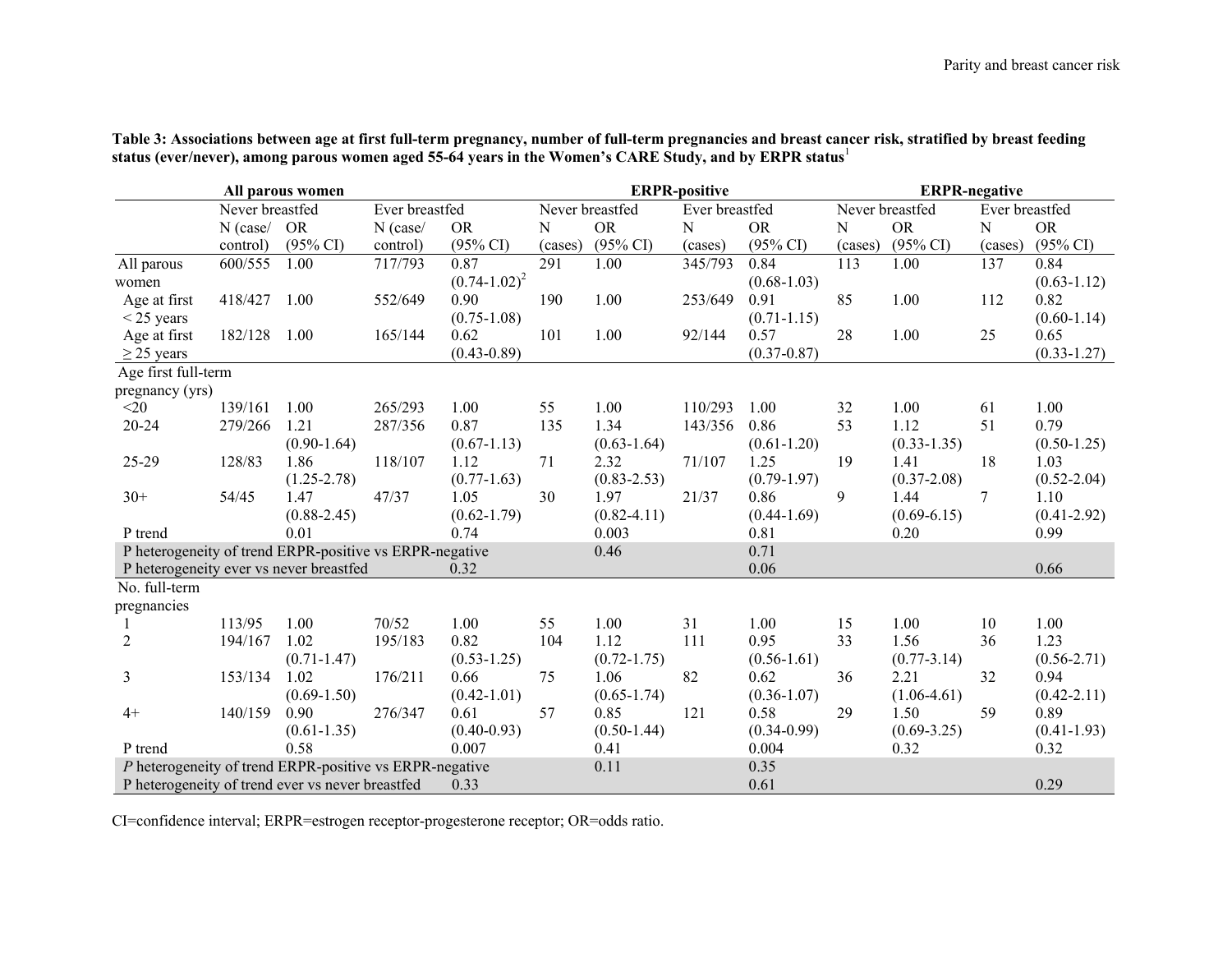1. Unconditional logistic regression used to calculate odds ratios (OR) and 95% confidence intervals (CI); models include categories of age, race, study site, education, age at menarche, family history of breast cancer, age at first full-term pregnancy and number of full-term pregnancies; 2. OR of ever breastfeeding as compared to parous women who have never breastfed.